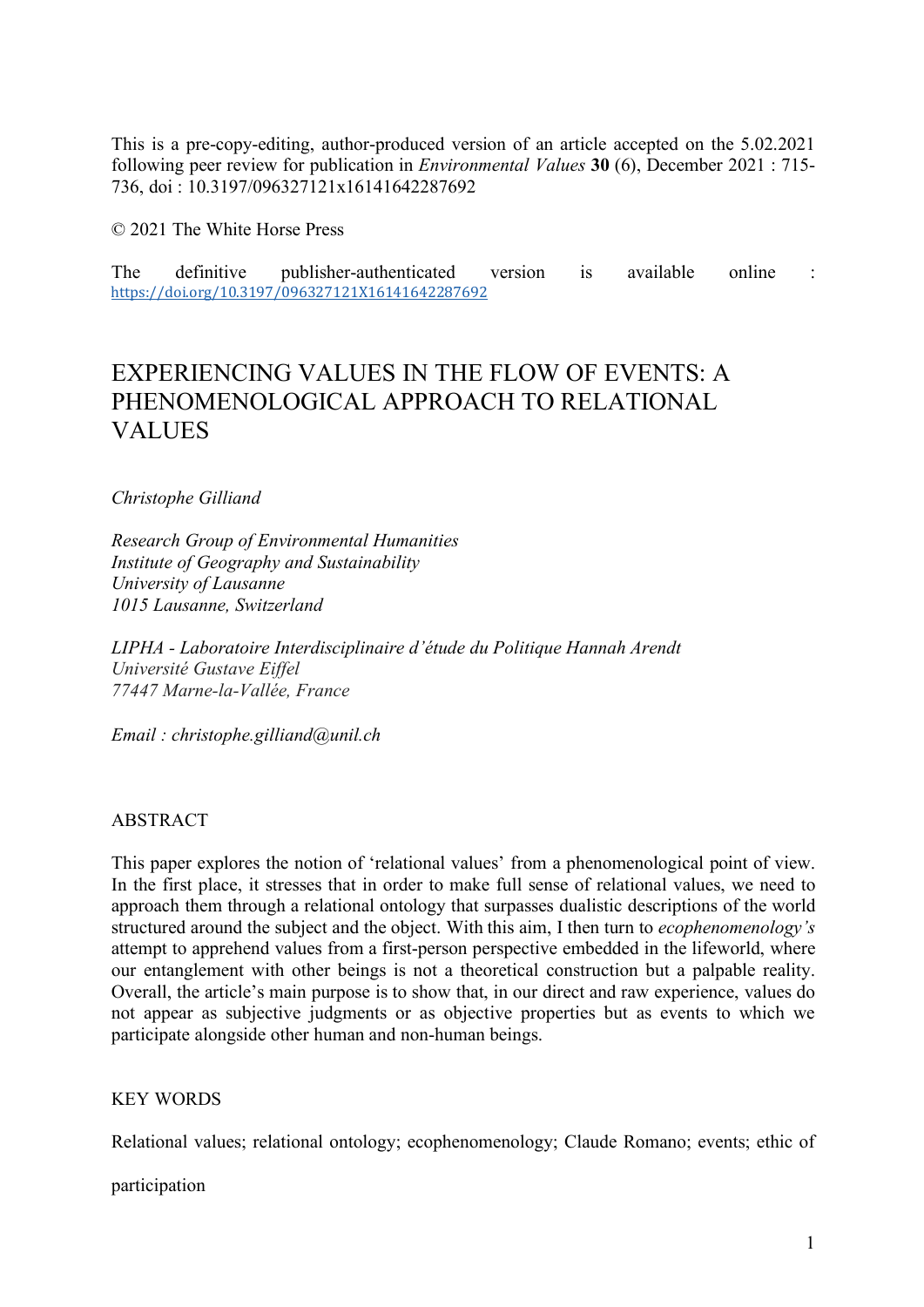### *Introduction*

 $\overline{a}$ 

Over the last decade, the notion of 'relational values' has become an important topic amongst environmentalists at an interdisciplinary level. It is generally presented as a promising middle path avoiding the dead ends that a strict dichotomy between instrumental and intrinsic values lead us into. Its strong presence in the IPBES conceptual framework (Diaz et al. 2015), for example, shows that a certain consensus has been reached concerning its potential to initiate efficient environmental policies. Nevertheless, the enthusiasm to which the concept of relational value gives rise thanks to its practical relevance sometimes conceals its theoretical vagueness.

Indeed, the widely accepted definition of relational values as 'preferences, principles and virtues associated with relationships' (Chan et al. 2016) gives a deliberately broad understanding of a category of values designed to be mobilized by scholars or policy-makers in multiple contexts. However, one can fear that despite its attractiveness and flexibility, the concept lacks clarity and tends to obscure the subtleties of the classic intrinsic value debate. Worse, it could lead one to deny the moral progress present in recognition of an 'objective good' in nature (Piccolo 2017). Hence, an urgent philosophical question is how exactly the category of relational values relates to those of instrumental and intrinsic values.<sup>1</sup> Is it properly speaking a 'third class' of values (Chan et al.) in addition to the two others, or does it replace

<sup>1</sup> In this article I choose to oppose *intrinsic* to *instrumental* values, as often occurs in the environmental ethics discussions, in order to stress the difference between valuing nature as an end in itself (non-instrumental value) and valuing nature as a means to fulfill human needs and preferences (natural resources, ecosystem services, aesthetic and spiritual values, etc.). However, as G. E. Moore has established in his classic writings, intrinsic values are properly contrasted with *extrinsic* or *derivative* values, of which instrumental values are only a subcategory. Therefore, referring to intrinsic values as an equivalent of non-instrumental values is a short-cut that lacks precision. As Donald S. Maier (2012: 14-22) has shown through his cartography of the categories of values that we attribute to biodiversity, a proper definition of these concepts requires the consideration of multiple levels of thought in both normative ethics and meta-ethics. However, engaging in the analysis of these subtilties would distract us from the purpose of this paper. Thus, the rather simplified manner in which I mobilize and contrast the concepts of intrinsic and instrumental values is a deliberate choice that, I believe, doesn't affect my central propositions about relational values and why they are to be approached from a phenomenological perspective.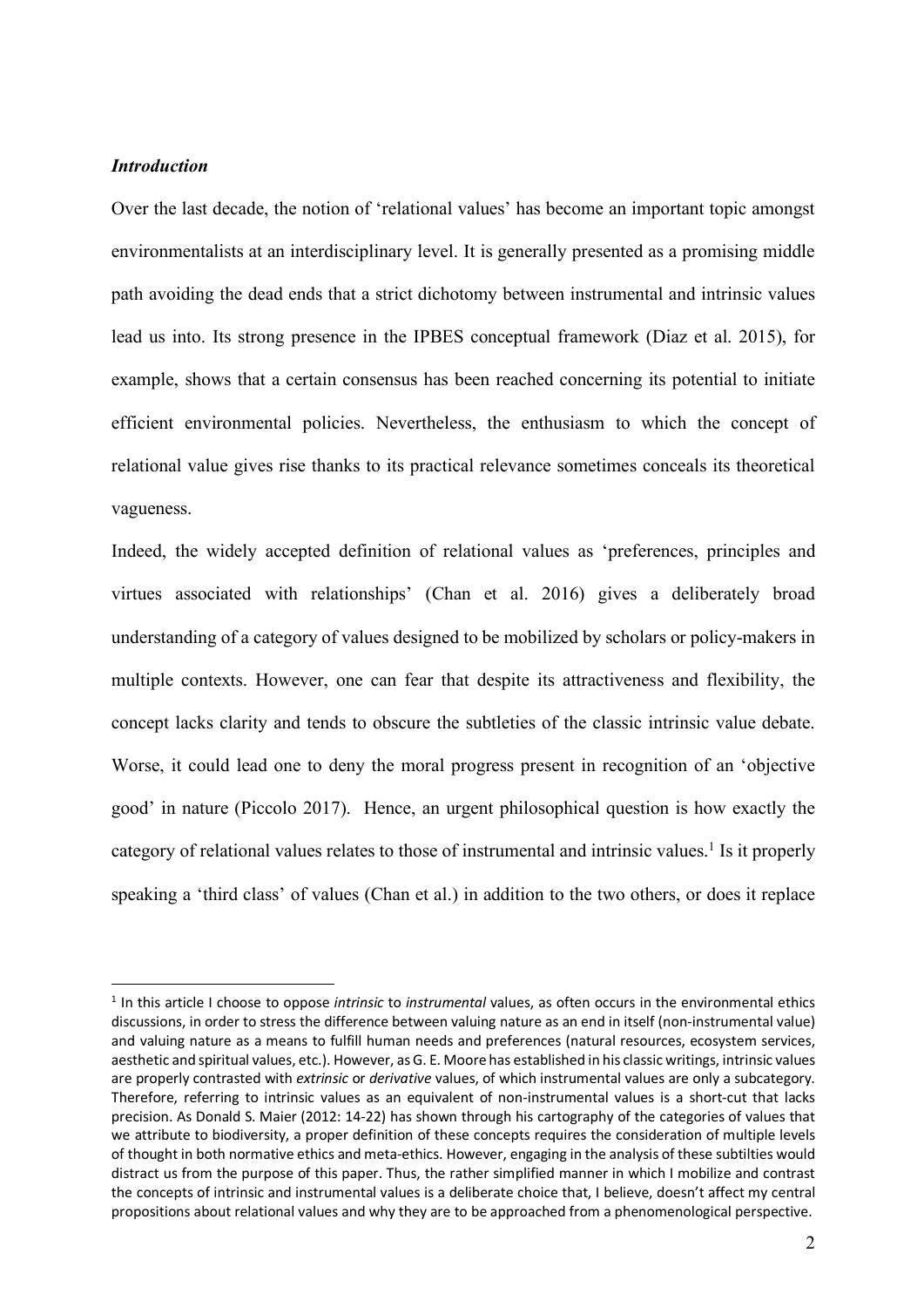them? In other words: do relational values fit into classical theories of environmental ethics or do they introduce a new paradigm?

Using a phenomenological approach that pays attention to the very experience of valuing, I will argue here for the second alternative. The notion of relational value invites us to understand valuing as a dynamic process involving numerous human and non-human participants, rather than as a static act of value attribution involving a subject and an object. Hence, ultimately, the reason why the notion of relational values constitutes a theoretical breakthrough is that, by assimilating values to *relations* rather than to the preferences of a subject or the properties of an object, relational values allow us to rise above the residual forms of dualism that still impregnate environmental philosophy. Building on this line of argumentation, I will tend to show, more generally, that *ecophenomenology* offers a relevant method and framework to give relational values a solid philosophical grounding.

In the first section, I start by distinguishing a pragmatic and an ontological approach to relational values. The pragmatic approach uses relational values as a convenient and flexible concept that captures, in concrete contexts, the multiple reasons people have to care for their environment. Focusing uniquely on this practical level, however, doesn't enable us to understand how exactly the concept of relational value contributes to the renewal of debates concerning the valuing of nature. This is why I argue that an ontological approach is needed to provide a proper explanation of what relational values really are. I then stress that in order for it to make sense, the concept of relational value has to be grounded on a relational worldview in which classical theories of value, mobilizing concepts such as 'intrinsic' and 'instrumental', lose their relevance. In the second section, I turn towards ecophenomenology to explore this relational worldview from a first-person perspective and consider how value can *emanate* from relationships. Finally, building on the work of the contemporary French phenomenologist Claude Romano, I defend the idea that relational values are most adequately understood as forms of 'events' in which we *participate* alongside other human and non-human beings.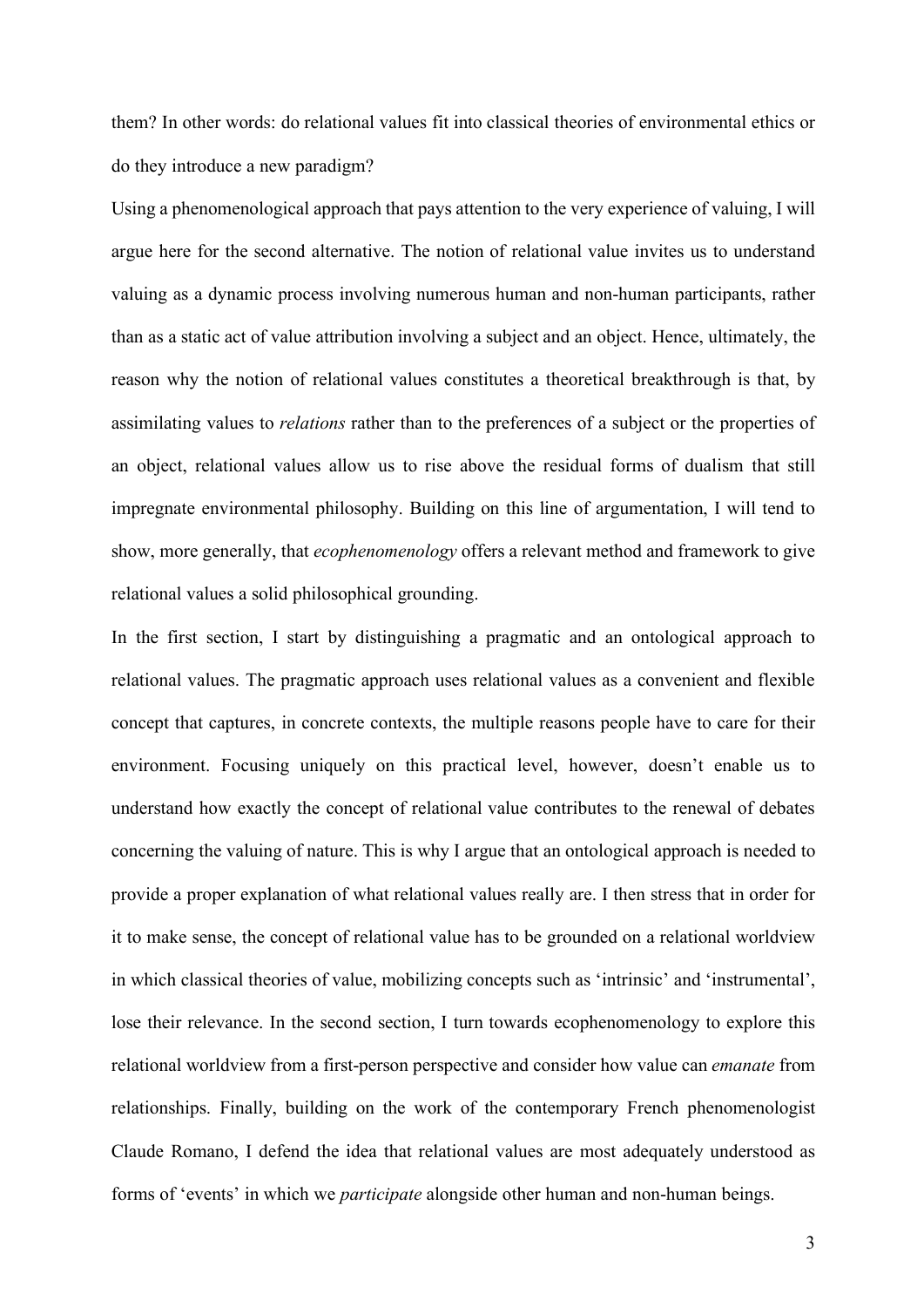#### *1. Relational Values: Distinguishing the Pragmatist and the Ontological Approaches*

It seems that many scholars, as a consequence of their attachment to moral pluralism, elude the question of the compatibility of relational values with other common categories of values. Whether this is deliberate or not, the desire to display a broad palette of axiological and normative concepts approachable from multiple worldviews often prevails over the need for coherence within this palette. Barbara Muraca (2011, 2016), however, has influentially defended the idea that the introduction of relational values in environmental ethics offers a 'new matrix' through which we ought to approach the moral significance of non-human beings. So, should we view relational values primarily as a convenient and adaptable tool for environmental policy-makers or as a cornerstone of a theoretical shift within environmental ethics? The relative haziness resulting from this question can be tackled, I propose, by introducing a clear distinction between the *pragmatist* and the *ontological* approaches to relational values.

### **The Pragmatist Approach**

The pragmatists' central preoccupation is to promote efficient environmental policies that resonate accurately with the complex way people relate to nature. At this practical level, pragmatists observe that the choice between protecting the environment either for humans' sake or for its own is too narrow. The entanglement of nature with culture calls on us to search for a subtler understanding of the reasons we care for the non-human entities with which we cohabit the earth. From this perspective, pragmatists call for the recognition of an intermediate and flexible category of values able to make sense of empirical observations concerning environmental activism. The narratives of individuals and communities engaged in nature protection, they claim, express a wide range of values that overflow the strict categories of instrumental and intrinsic values.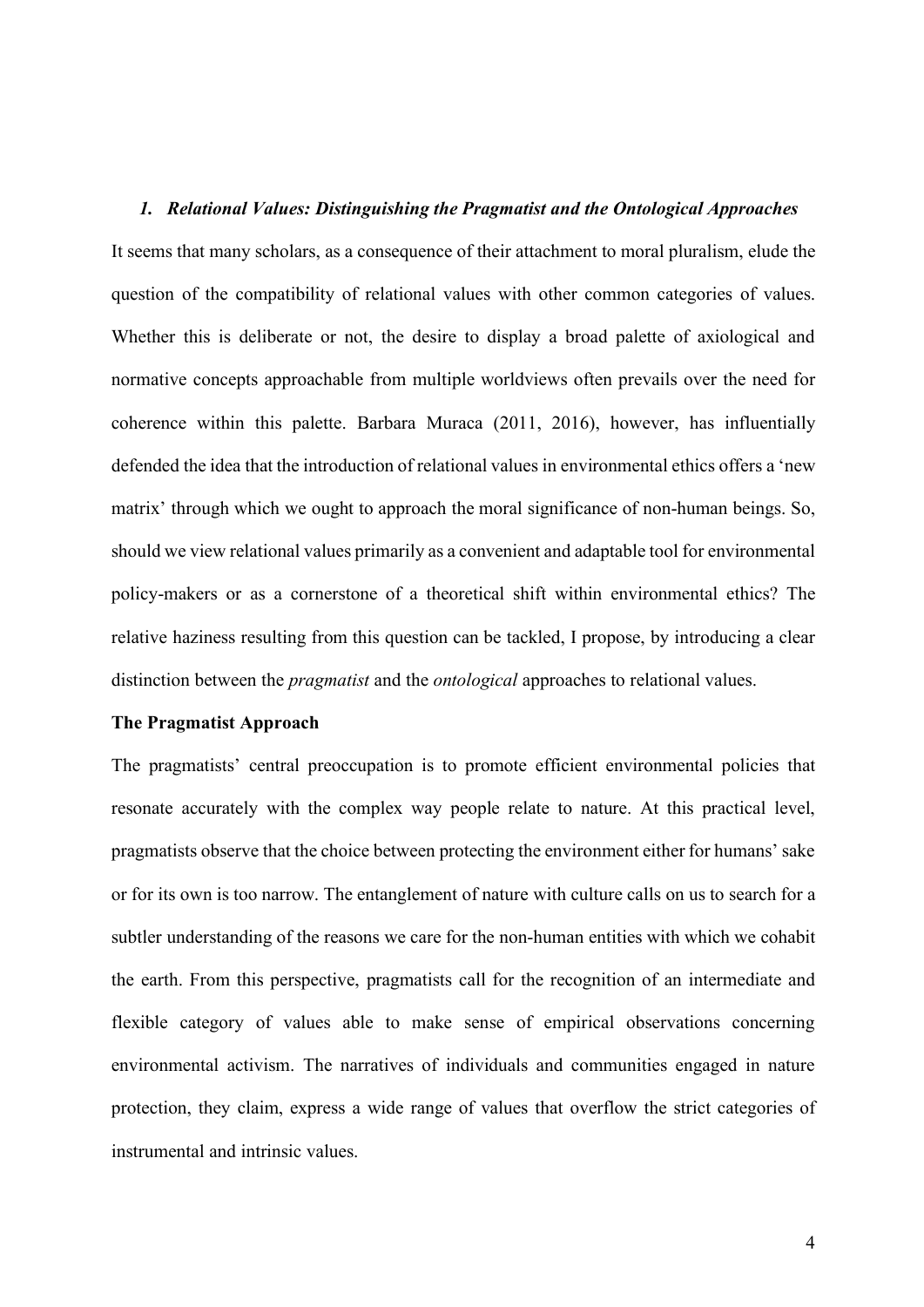The research conducted by Arias-Arévalo *et al.* (2017) on the valuation of ecosystems along the Otún River in Colombia offers a clear illustration of how pragmatists tend to use the concept of relational values. Building on empirical data collected within rural and urban populations<sup>2</sup>, the authors suggest grouping various environmental motivations under the category of 'relational values', defined as 'the importance attributed to meaningful relations and responsibilities between humans and between humans and nature' (Arias-Arévalo *et al.* 2017). Sense of place, cultural heritage, and spiritual or aesthetic experiences, are examples amongst many others of these 'meaningful relations'. Of course, economic considerations and questions of biospheric integrity also come into the account, but they are integrated into complex narratives allowing values of different nature and origin to cohabit. The great benefit of this pluralist approach, as the authors show, appears at the level of policy-making. By focusing on relational values, environmental managers are invited to look beyond the conflicting opposition between economic and moral valuations of ecosystems, which tend to turn them into either economic resources or sanctuaries. Local populations are no longer seen as destructive forces. Quite the contrary, the intimate knowledge they have of their land is valued as a strong lever for efficient bottom-up environmental actions.<sup>3</sup>

However, when considering this broad pragmatist definition of relational values, we can reasonably doubt that the concept brings much clarification to the description of the way people relate to their environment. The risk of it being simply a fashionable way of speaking about categories of values that have been recognized for a long time in conservation biology and environmental ethics is not negligible. A quick look into Bryan Norton's work confirms this.

 $<sup>2</sup>$  Using both quantitative and qualitative methodologies, this research aims to capture and categorize the many</sup> ways in which rural and urban populations, living in proximity to ecosystems of the Otún River, relate to them and justify their importance. Arias-Arévalo *et al.* argue that opposing economic opportunities on one side to moral duties on the other is somewhat artificial. The results of their study show that most of the answers people give to justify the importance of the river in their lives have to do with the multidimensional relationships they forge with the river and with the living beings inhabiting its watershed.

<sup>&</sup>lt;sup>3</sup> Many empirical studies, trying to capture people's complex motivations to engage in nature conservation and to promote democratic and inclusive environmental policy tools, have made use of the notion of relational values. Good examples are Allen *et al.* 2018; Sheremata 2018 ; Skubel *et al.* 2019; Uehara *et al.* 2020.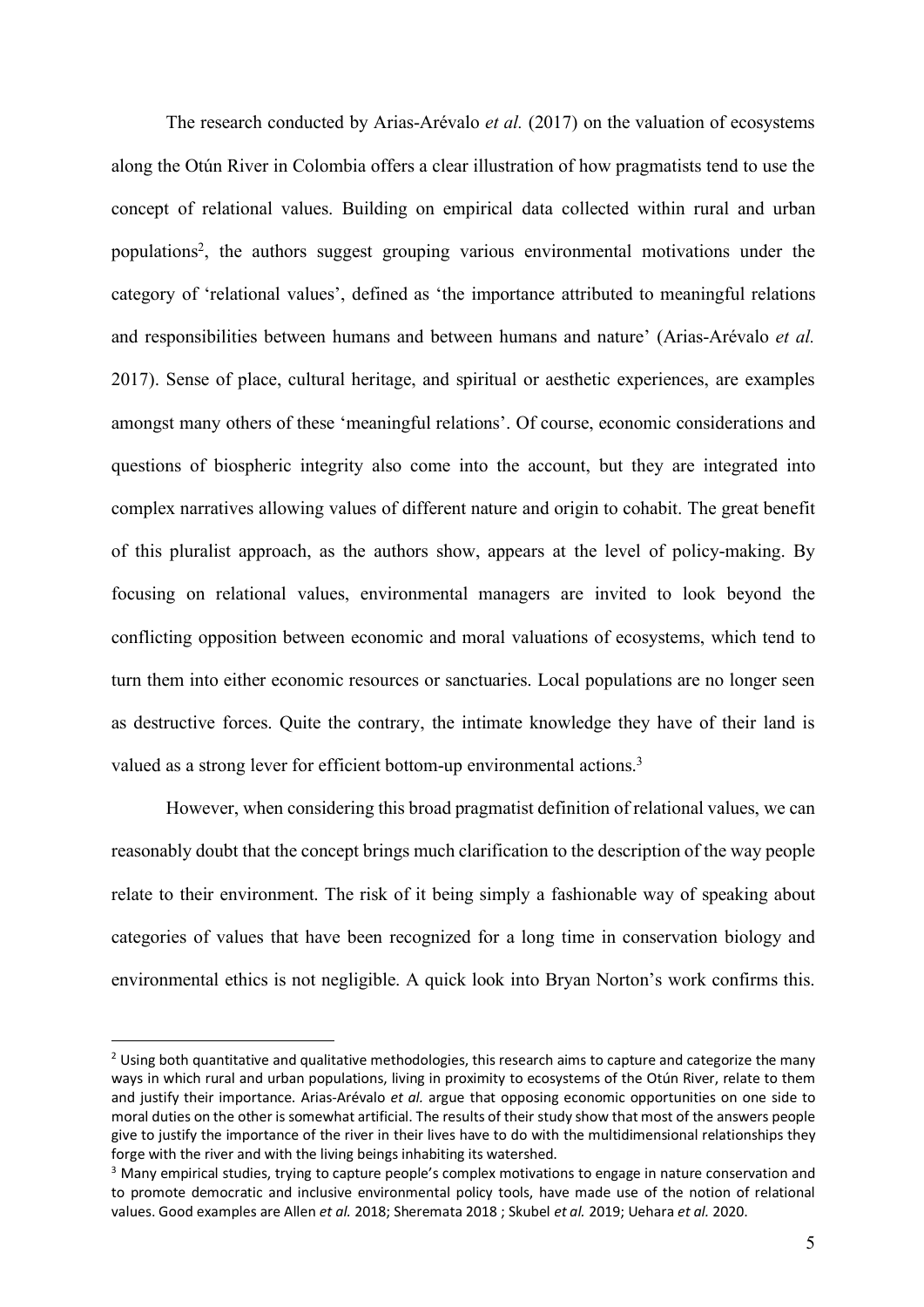As a central figure of pragmatism in environmental ethics, Norton has, since the 1980s, been exposing the deficiencies of the intrinsic-instrumental dichotomy, which he thinks are due to its excessively theoretical nature.4 Moreover, his *adaptive management* already anticipates the need to elaborate bottom-up environmental policies by focusing on the concrete relations people have with their environment, rather than on abstract principles (Norton 2005).

Therefore, relational values are probably not an indispensable conceptual tool for pragmatists willing to make sense of ways of valuing our environment that are neither strictly economic nor strictly moral.<sup>5</sup> Across environmental ethics and conservation debates, different methods and terminologies have been employed to describe and to name the 'third class' of values revealing nature as neither a pure means nor a pure end. Thus, unless we manage to give a more precise definition of relational values, there is no reason to believe this concept has any greater theoretical and practical relevance. In fact, as Neuteleers (2020) has noted, its success might primarily be due to its vagueness. Anyone can use it and link his or her research to it in one way or another. In many cases, enthusiasm for relational values seems to have no stronger grounding than sympathy for moral pluralism. However, as Neuteleers (2020) has also observed, this practical and policy-oriented debate around relational values has to be distinguished from the philosophical debate. The *pragmatist* approach that tends to consider relational values as a convenient label for referring to all sorts of non-intrinsic and non-

<sup>4</sup> Through Norton's 'catalog of sustainability values' (community-procedural values; economic values; risk-avoidance values and community-identity values), he has shown himself to be well aware of the existence of values perfectly comparable to what scholars now call relational values and has described with acuity the plural ways communities justify their environmental actions (Norton 2005).

<sup>&</sup>lt;sup>5</sup> Other concepts have been used to achieve the same goal. Some scholars, in fact, have simply chosen to widen the instrumental value category so to include values such as aesthetic or spiritual ones, as proposed by the *Millennium Ecosystem Assessment* (2005). Others however, at odds with what they interpret as an economicist worldview, have focussed on how nature participates in a meaningful life. The idea that non-human entities have 'eidaimonic value' for instance - i.e. that they are part of what is required to lead a good life - is quite widespread (Pritchard *et al.* 2019).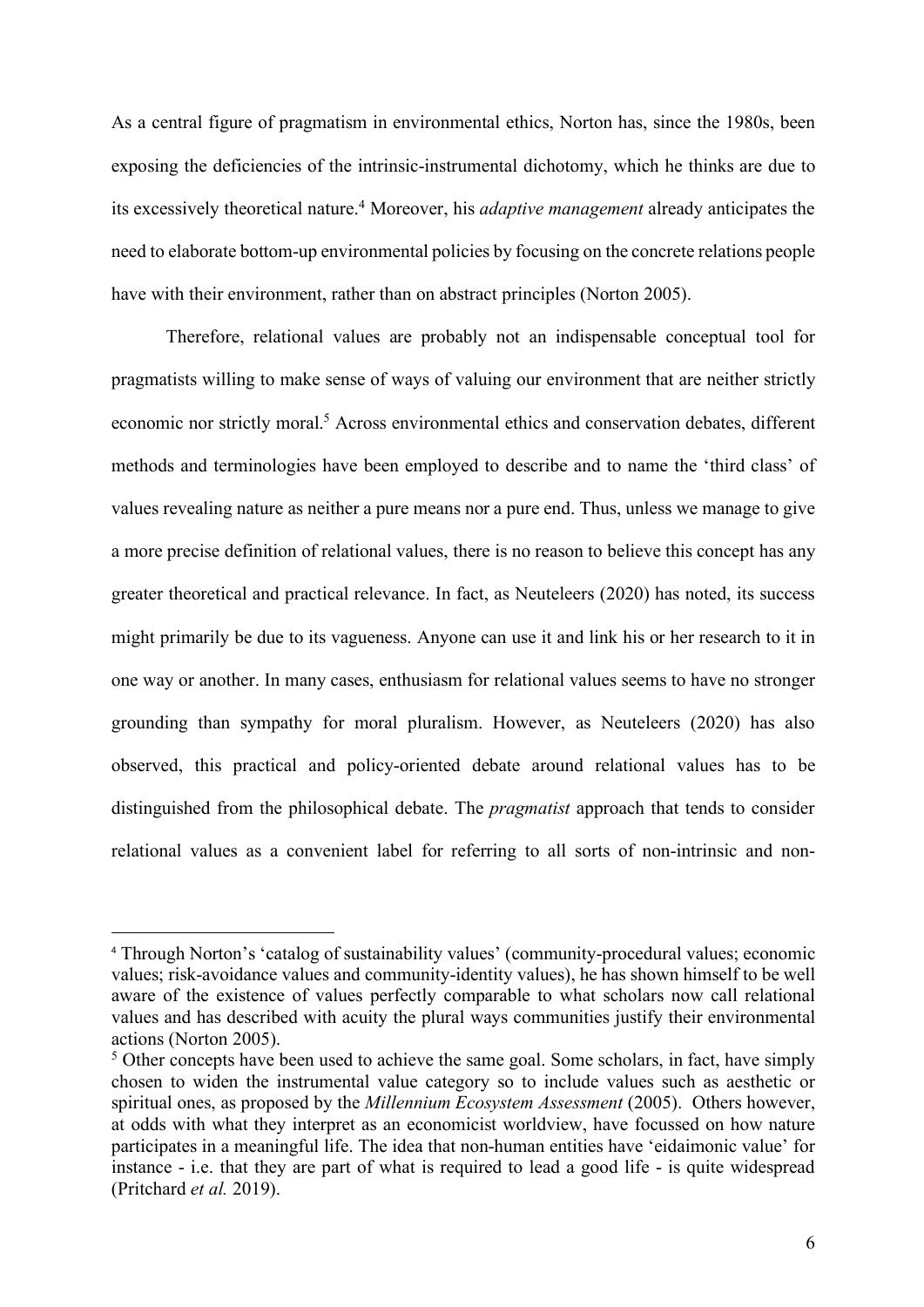economic values is different from an *ontological* approach that aims to define positively what relational values really are*.* As I will now argue, through this second approach the notion of relational values has the potential to be truly groundbreaking. To see how, we need to consider relational values not as a 'third class' in addition to the others, but as a way of redefining what the very act of valuing means in the context of a relational ontology.

### **The Ontological Approach**

The idea that we should ground environmental ethics in an ecological worldview which would reintegrate humans into the biosphere is far from new. In fact, such a strategy is at the heart of the Leopoldian ecocentric tradition. As Baird J. Callicott (1986) argues, ecological science, which reveals the constitutive interactions in which living beings are involved, leads us to adopt a postmodern conceptual framework in which relations are ontologically prior to the entities being related. This metaphysical postulate implies the recognition of an important porosity in the boundary between self and others. Thus, altruistic behaviours towards non-human entities are rationally justified because we share with them a common history and fate.

On the basis of this general argument, proponents of ecocentrism invite us to grasp how the adoption of a relational ontology leads to the recognition of intrinsic value in nature. Nevertheless, one can ask oneself if the use of the 'intrinsic value' concept in this relational framework is not contradictory. Indeed, on the one hand, at the ontological level, attention is shifted from objects and individuals to the dynamics of ecosystems and the interdependence of all living beings. On the other hand, at the ethical level, the maintaining of the idea that natural entities should be valued as ends in themselves on the basis of their intrinsic qualities seems to be taking us back to a very classical way of thinking about value, according to which it inheres in objects and may be observed therein by human subjects (Morito, 2003).

The problem can be understood through a logical analysis. When speaking of intrinsic value as something *possessed by* or *attributed to* someone or something, the subject-object structure of thought is implicitly present in the background : 'asking whether nature possesses an intrinsic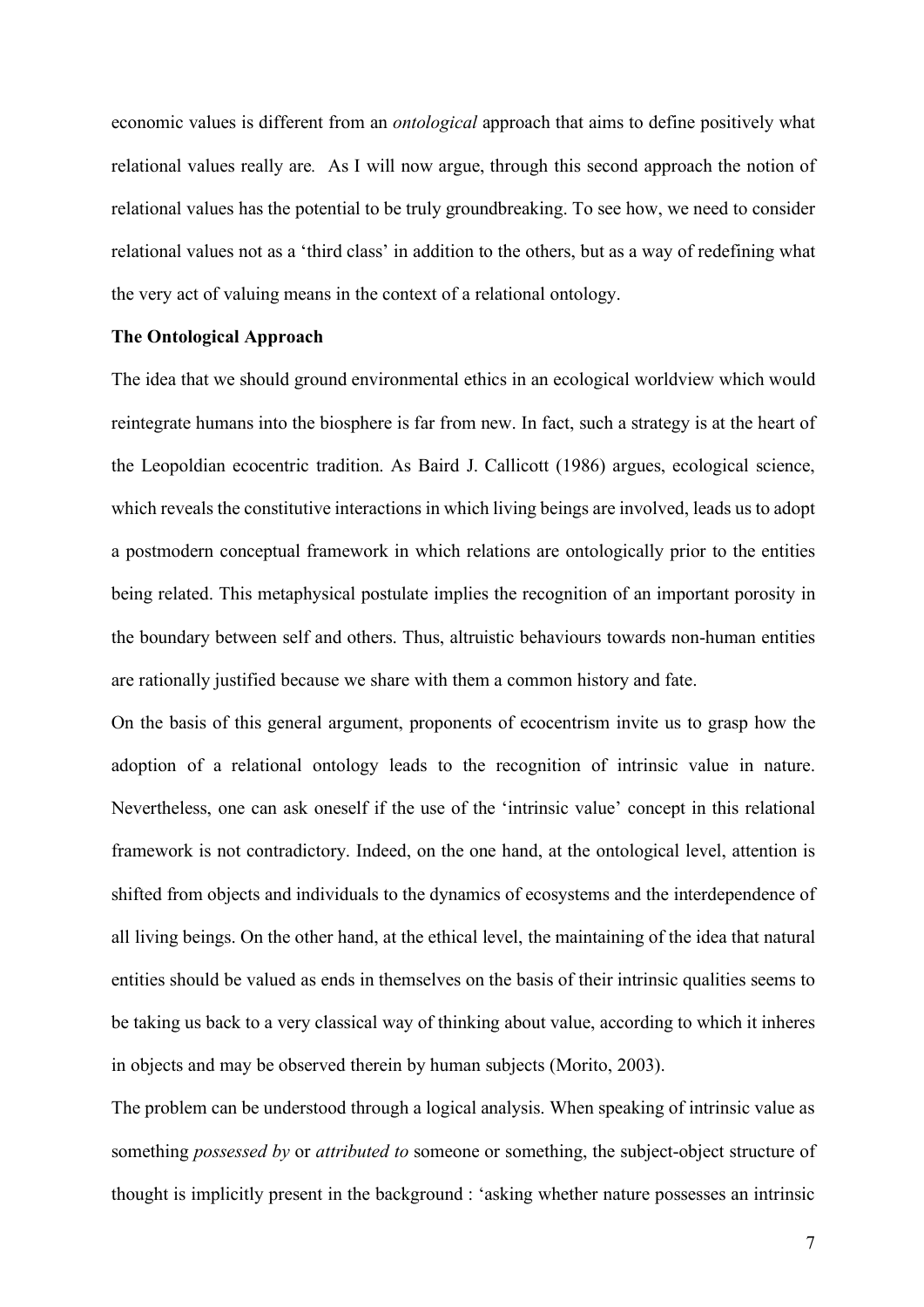value, whether as a result of subjective evaluation or objective properties, approaches the issue from the wrong metaphysical framework, namely the modernist view that the world consists of subjects, objects and their properties' (Bannon, 2016 : 54). As Val Plumwood (2002) has also argued from her dialogical ecofeminist perspective, a form of neo-Cartesianism is at work here. Instead of discussing where to place the frontier between instrumental and intrinsic value bearers, maybe we should be questioning the frontier itself.

To summarize the argument, it seems that in the context of a relational ontology, a new vocabulary to speak about values is needed to avoid that the dualism we evacuate through the front door sneaks back in through a side entrance. This is precisely where the concept of relational value can help us and where it comes to possess a deep ontological meaning. The relational value of a natural entity is not simply the value that one ascribes to the relationship one has with it. More fundamentally, it is the value that *emanates* from the relationship itself (Muraca 2011, 2016). From this perspective, the existence of value depends neither strictly on the object being evaluated nor on the subject making the evaluation. This is because in a relational ontology, subjects and objects are realities of a second order that can be pictured as momentary knots in dynamic webs of relations. Values, it follows, ontologically *precede* the constitution of subjects and objects, not the opposite. As Muraca (2011: 382) puts it:

The place of value is the relational region in which both subject and object originate. The subjective moment of looking at something and the construction of the object as an object, which is looked at, arise at the same time from an undifferentiated field of valueawareness, in which there is not yet a distinct valuer and *some-thing* valued.

So, as we will see presently, the great theoretical advantage of the concept of relational values, understood in its ontological sense, is that it offers a way to cut short the difficult epistemological debate concerning the subjective or objective nature of values.<sup>6</sup> Overall, it

 <sup>6</sup> Environmental philosophers, keen to give a solid grounding to the notion of intrinsic value, have been arguing whether it originates in the objective characteristics of the evaluated entities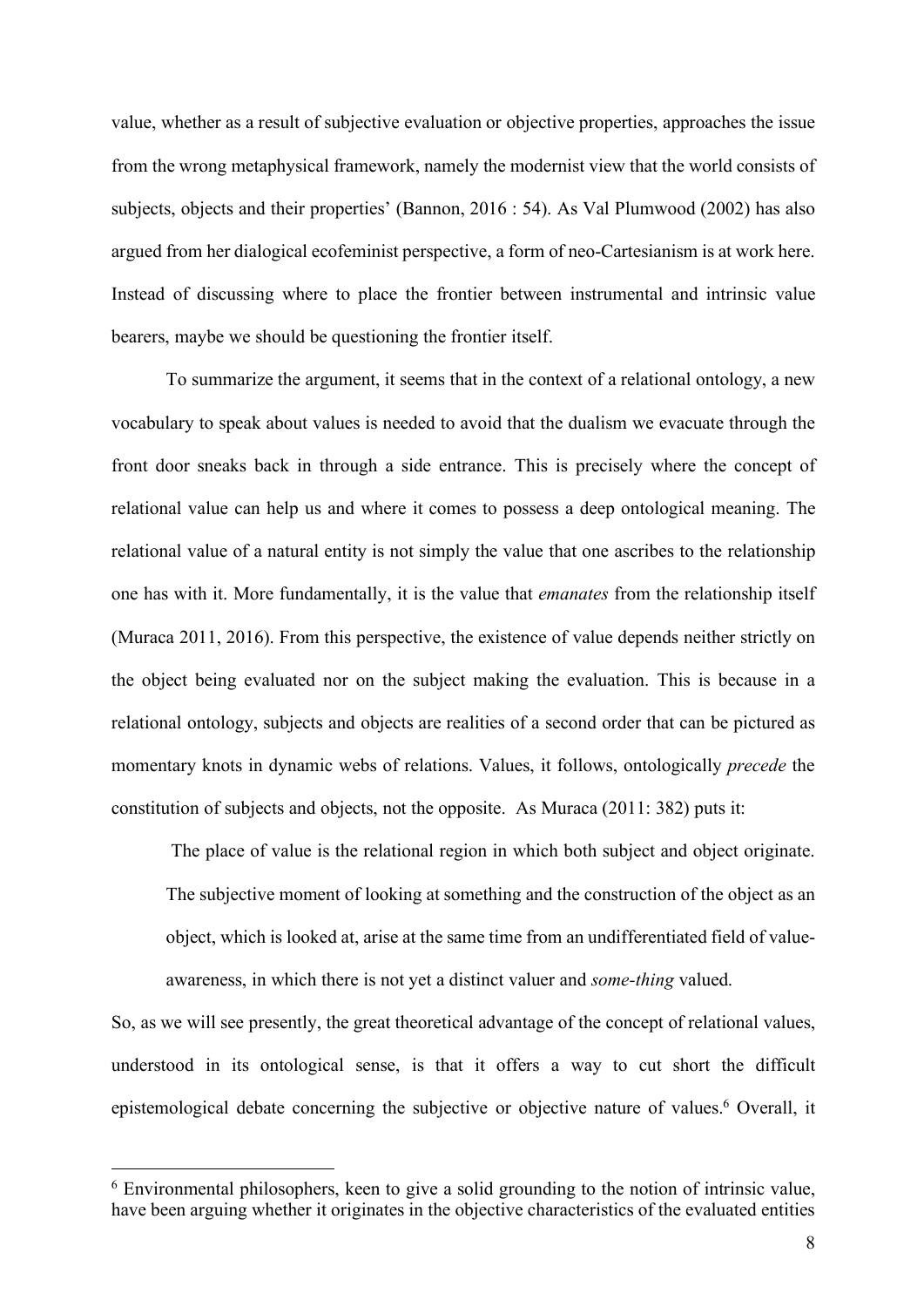appears that the objectivism *versus* subjectivism debate takes the form of a dilemma where one has to choose the lesser evil: choosing objectivism at the cost of claiming that values exist *independently* of human evaluators; or choosing subjectivism at the cost of accepting relativism. Of course, the most convincing answers seek out a middle path. Holmes Rolston III and J. Baird Callicott, for example, have both proposed ingenious theories of intrinsic value that make room for our contrasted philosophical intuitions. Rolston, sticking as close as possible to the idea that intrinsic value is objectively part of the reality we apprehend, has suggested considering it as a type of *property* of natural entities that, as such, is not a production of a human mind : 'To say that *n* is valuable means that *n* is able to be valued, if and when human valuers, *H*'s, come along, but *n* has these properties whether or not humans arrive'(Rolston 1994:14).<sup>7</sup> However, Rolston stresses that the presence of intrinsic value in a natural entity is only *potential* until a conscious being *actualises* this value through a consciousness act. Valuing is like pointing a light at values hidden in the dark but waiting to come to light.

Callicott's theory of intrinsic value resonates with Rolston's in many respects, only he uses a subjectivist framework inspired by Hume.<sup>8</sup> The *source* of value, he tells us, lies in the evaluating subject, but it doesn't imply that values can be reduced to personal preferences or cultural representations. That is because valuing is not an 'auto-referential' activity. In most cases, the *locus* of value is different from its source (Callicott 1985). As Callicott explains,

or in the subjective judgment of human evaluators. To put the question differently: when I'm intrinsically valuing a natural being, is it because it really *has* a special axiological property in the same sense that it has physical properties like size and shape, or is it because I'm *attributing* it this value on the basis of moral criteria external to it. In short, is intrinsic value in the natural world or in the eye that contemplates it?

<sup>7</sup> Rolston seems to be influenced by G.E Moore's conception of intrinsic value, according to which the intrinsic value of an object can be considered more or less as a secondary property, i.e. a property that, like color for example, *depends* on the intrinsic characteristics of an object but that is not a direct property of the object.

<sup>&</sup>lt;sup>8</sup> What I identify here as a Humean conception of value is primarily the will to naturalize values. In other words, it is the belief that values belong to the realm of sensibility more than to the realm of reason. In Callicott's sociobiological approach to values, the ability to attribute value is considered a part of human nature. The ability to feel for other beings plays, in his view, an important part in the history of the evolution of human kind and of life in general.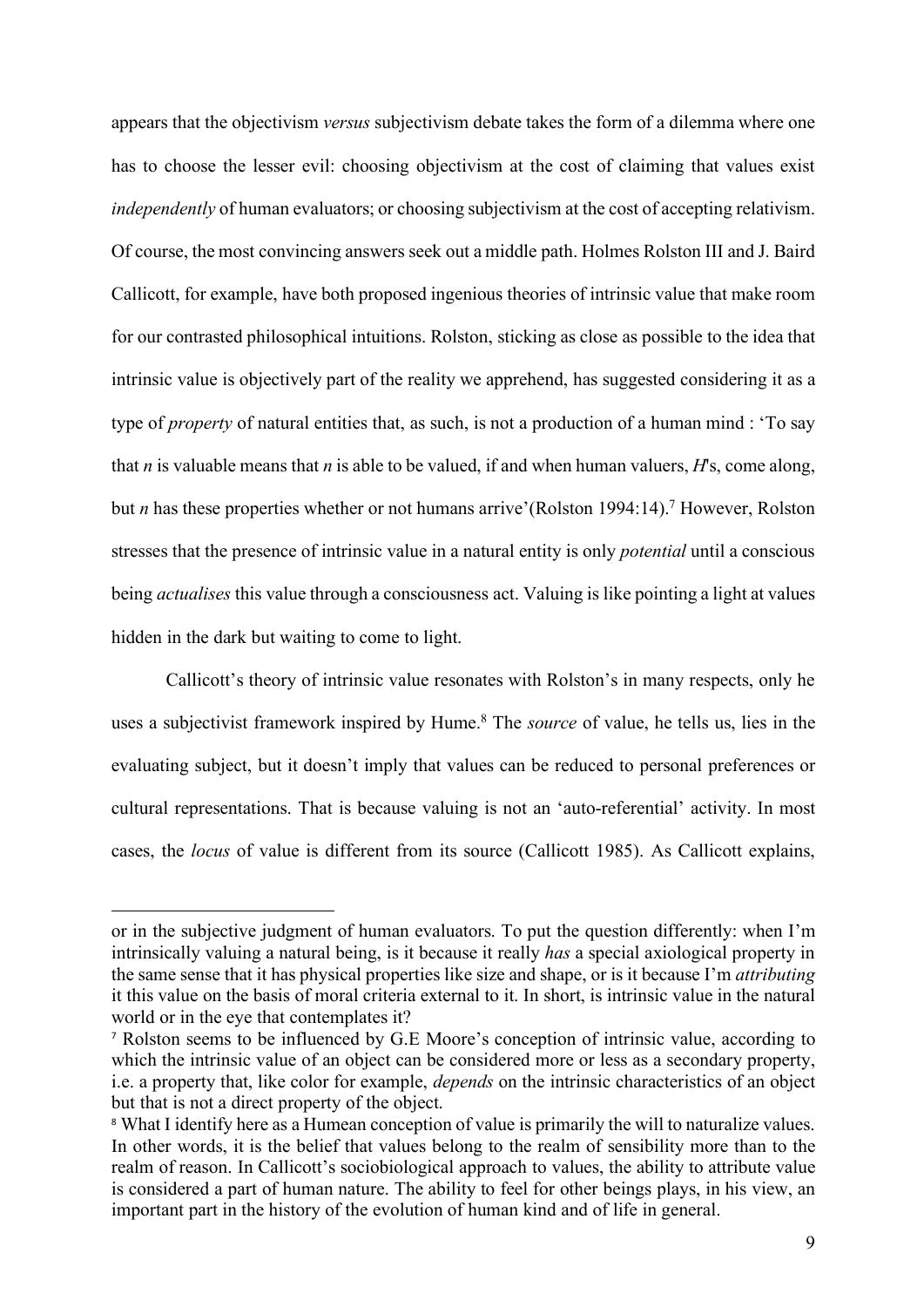claiming that the nature of the value I attribute to another being is purely relative, only because this value *originates* in my mind, is just as absurd as claiming that my love of a person is not really love *for* that person but for my own feelings of love. From this observation, Callicott defends a 'truncated' conception of intrinsic value conceding that objects have no value *in themselves* (they are not the origin of value), but most certainly have values *for themselves*, meaning that they are being valued for what they really are. The proximity with Rolston is now visible: by distinguishing the source and the locus of value, Callicott is essentially giving a subjectivist account of Rolston's distinction between potential and actual values.

What matters here is that both authors, despite their surface disagreement on the objective or subjective nature of value, emphasize the *encounter* of the subject and object. This appears clearly when Rolston says that 'intrinsic value in the realized sense *emerges relationally*<sup>9</sup> with the appearance of the subject-generator' (1994: 14). Callicott pushes the thought further by drawing our attention on the *intentional* structure of the act of valuing. Valuation requires the establishment of an intentional relation with external entities. Thus, any philosophical account of the act of valuing that focuses only on internal dispositions of the subject or on external properties of the object is reductionist because it is blind to the relation itself. Consequently, Callicott has seen with lucidity the direction to take: 'a fully consistent contemporary environmental ethic […] requires a theory of the noninstrumental value of nature which is neither subjectivist nor objectivist' (1985: 267).

What Callicott is calling for here is, I argue, precisely what the concept of relational value aims to accomplish when understood in its ontological sense. That is, to describe the act of valuing by focusing on the encounter of the subject and object in a region of reality where they are still entangled and have not been strictly divided by the action of language and thought. In this relational paradigm, the distinction between intrinsic and instrumental values loses its

<sup>&</sup>lt;sup>9</sup> My emphasis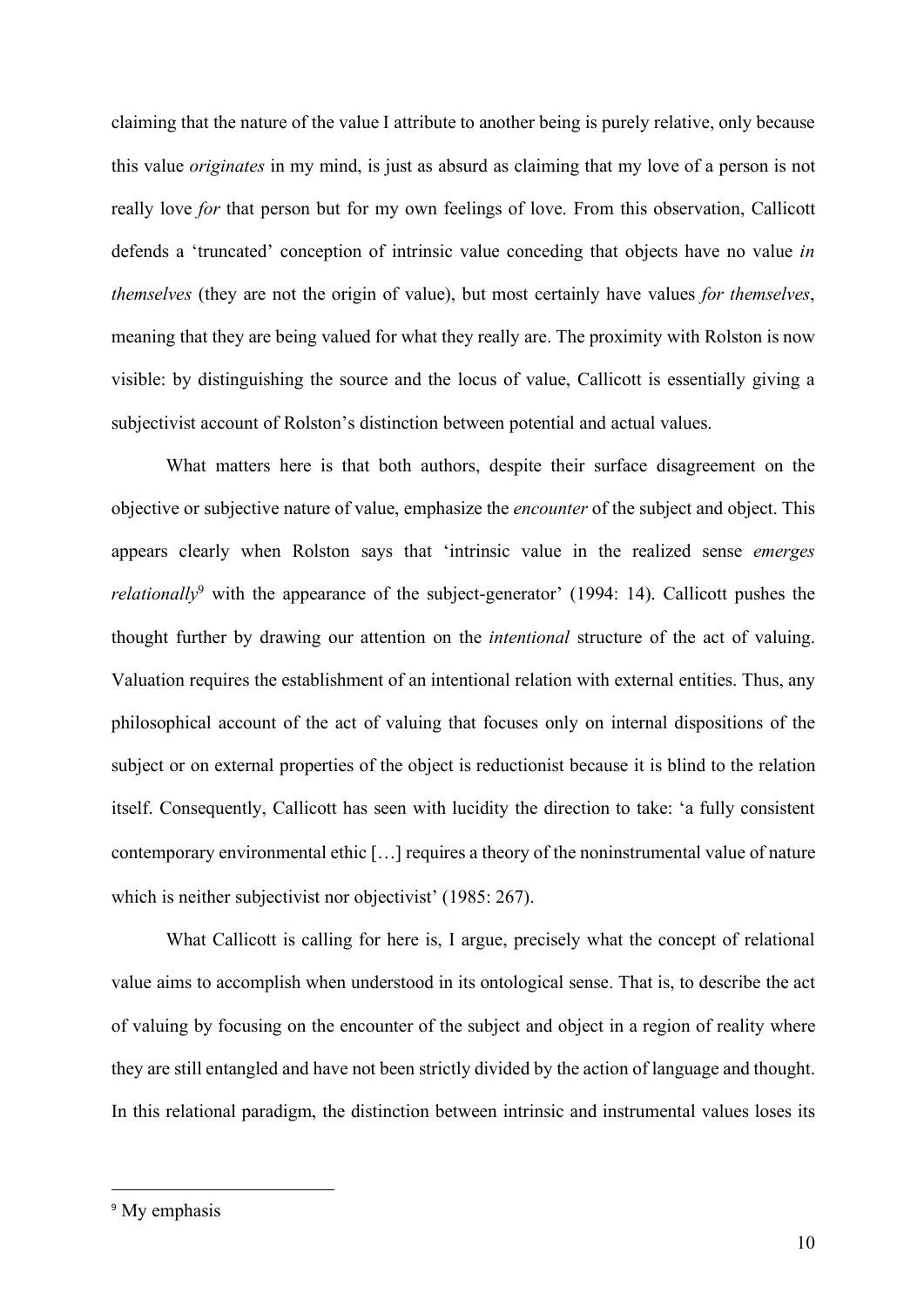relevance and becomes secondary. What matters are not the preferences of human or the inherent axiological properties of non-humans but the reality that lies *in between* and precedes the analytical act of discriminating whatever comes to our consciousness into the realms of the internal or external.

Hence, relational value, in the ontological sense, is not just another concept in the environmental policy-maker's toolbox. It is an invitation to accomplish a paradigm shift within environmental ethics and turn our attention to a different set of cardinal questions. Rather than discussing how and why we ought to attribute value to 'other than humans' from a disembodied neutral perspective in the hope that the answer can provide a solid justification for nature protection, we need to start from our visceral intuition that nature *has* value and ask ourselves what that really means. This exploration has been the task of ecophenomenology since its appearance in the mid 1980s. And, as I will now argue, it offers a most relevant approach to relational values.

# *2. The Experience of a Meaningful World: an Ecophenomenological Approach to Values and Valuing*

Relational values are not the values attributed to relationships *by* subjects. Nor are they the objective value that relationships have *in themselves.* More subtly, they are what emanates *from*  relationships. They are layers or parts of reality where the encounter between what we later call the subject and object occurs. However, once we have described relational values at this ontological level, another question immediately arises at the epistemological level: how do we access them? If they are not properties of things, like shape or mass that we can see or measure, and if they are also not mental constructions that we can contemplate through the reflexive movement of thought, then what other possibility remains?

This is a question we must ask ourselves in order really to immerse ourselves in the relational paradigm. Ignoring this epistemological dimension is, I believe, precisely the reason why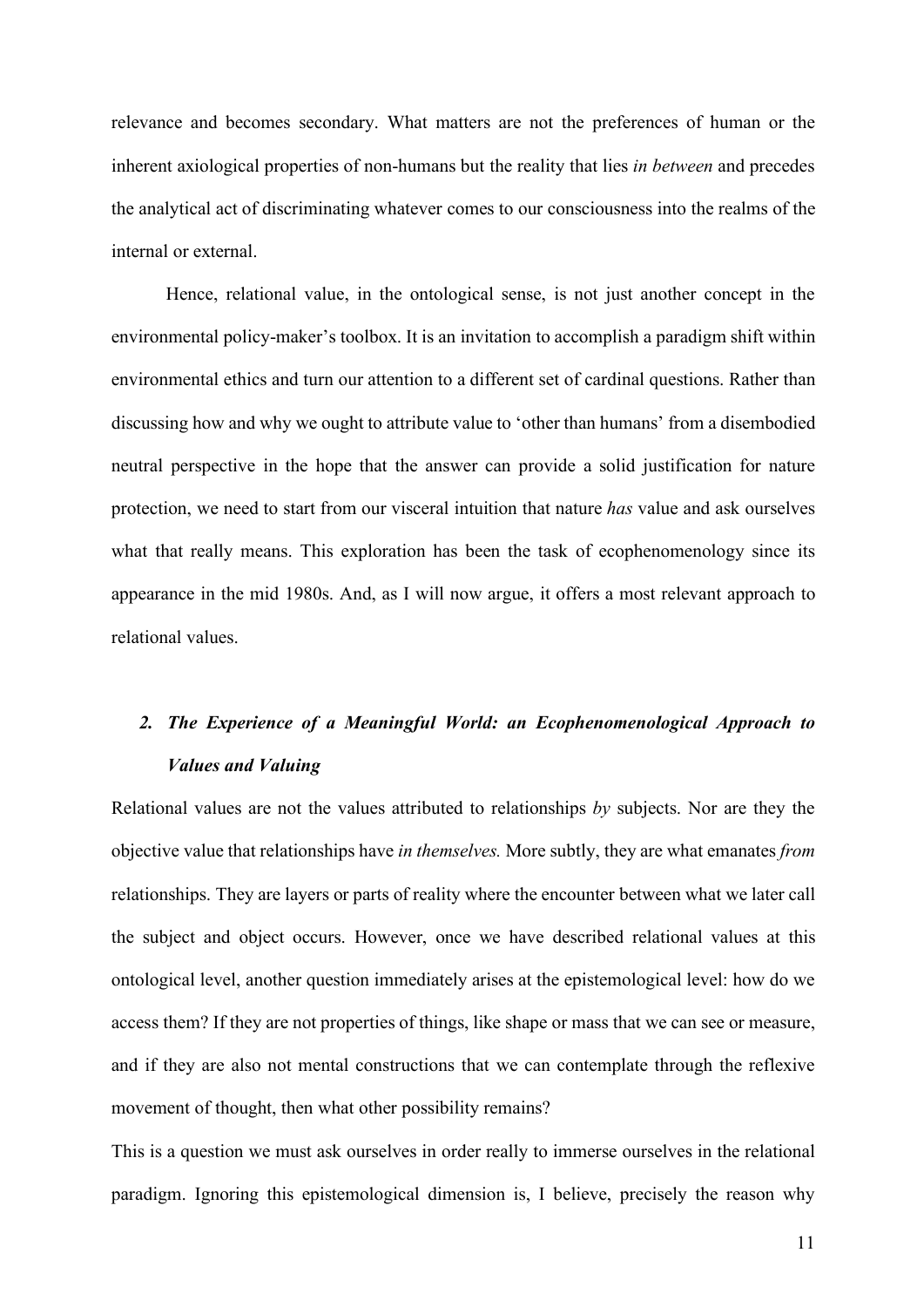Rolston and Callicott have not fully succeeded in taking environmental ethics beyond its dualistic analytical framework, despite their strong intuitions leading in that direction. By grounding their argumentation in the natural sciences, such as quantum physics, evolutionary biology or ecosystem science, both manage admirably to construct relational representations of reality in order to justify our moral bond to the non-human world. However, they seem to forget the fact that the *methodologies* of the natural sciences are dualistic, i.e. they apprehend the world from a third-person perspective. Indeed, science's objectivity depends on the possibility of considering its objects of study as pure exteriorities. Thus, Rolston and Callicott attempt to theorize human immersion in nature but not to grasp its concrete and practical reality. The natural world, even though described in relational terms, remains an external realm to which we can only have an indirect access.

Therefore, to recognize the full significance and relevance of relational values, we need to go beyond this epistemological limitation and approach them from a *first-person* perspective. As phenomenology invites us to do, this implies going back to 'the things themselves' and exploring our lived *experiences* of being embedded in a world of values. Adopting this aim, ecophenomenologists have been arguing that we must ultimately understand our selfdestructive anti-environmental behaviour not simply as a moral crisis but as a crisis of meaning (Kohák 1987; Abram 1997; Brown and Toadvine 2003). Indeed, from our modern naturalistic perspective, 'nature' has become nothing more than inert matter distributed in an abstract spacetime continuum and set in motion by a set of fundamental forces. As a consequence, we believe that *all* there is to know about the world concerns its mechanical structure. One is said to understand a phenomenon when one is able to identify and deconstruct the causal chains leading to its appearance. In such a worldview, there is no room for meaning *within* nature. Only the human mind can be its source. Like Blaise Pascal, we are left to contemplate solitarily the 'eternal silence of infinite spaces.'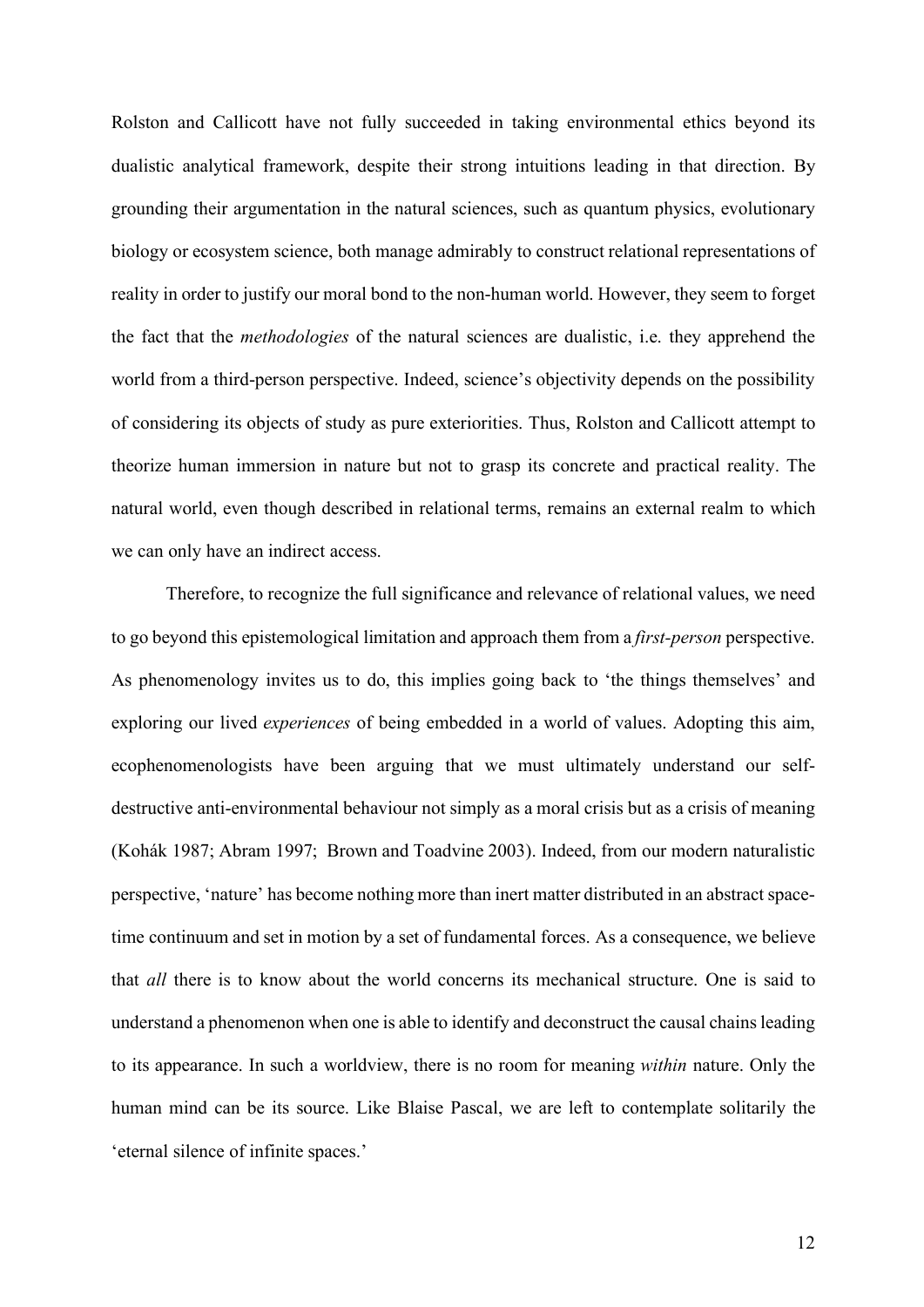Ecophenomenologists strongly oppose the idea of an inert, mute and meaningless nature and ask that we recognize that nature actively participates to the meaning we find in it. Nature has like a voice of its own with which we are in a constant dialogue at the pre-conceptual level of our bodily incarnation in the world (Maxcy, 1994). At first sight, one may fear that this is an obscure path tainted with animism. However, phenomenology contests neither the methods of natural science, nor its results. More modestly, it challenges its reductionism and tends, in consequence, to explore what is left out by naturalistic descriptions of the world. As Husserl and his successors have shown, the blind spot of Science is the *lifeworld* – i.e. the world as it appears to our senses and consciousness in raw and direct experience.10

What we can retain for the purpose of this article is that phenomenology conceives knowledge as having an important experiential dimension underneath its cognitive one. The factual world of objects that naturalism takes to be the whole of reality is only the thin layer of abstractions that we have derived from our thick relation to the world. In other words, our corporal and existential rooting in the world precedes and overflows our intellectual attempts to capture it. Building on this philosophical observation, the heart of the ecophenomenological project is to approach nature first and foremost as a concrete lived experience from which we can learn – an experience not merely of objects and facts, but also of meaning and values.

In his phenomenological discussion of the concept of objective value, where he points towards its inadequacy, Don E. Marietta has perfectly captured how the lifeworld is impregnated with values:

We make judgments of value without prior judgments of fact. When as a child I first saw a large body of water, it was not its size, not its coloration, nor the movement upon its surface which I first constituted. First came awe and excitement, even before any

<sup>&</sup>lt;sup>10</sup> Phenomenology opposes the *lifeworld* to the world of common sense full of models, representations and beliefs that condition our vision of it. The life world is the world we apprehend first and foremost as a sensitive reality and that we inhabit corporally as an indistinct part of it.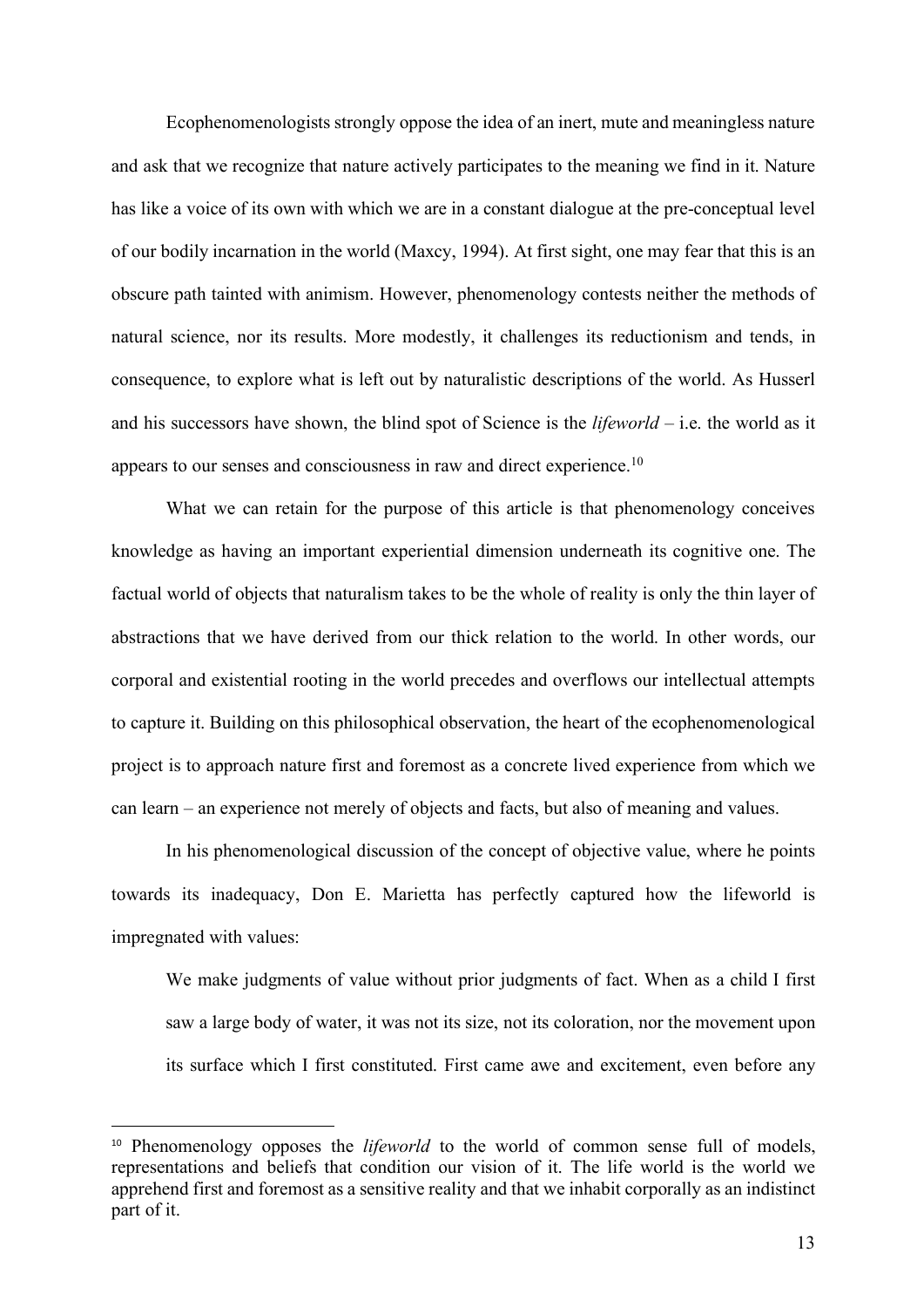quantifiable aspects of other physical qualities were constituted. When I realized its size, it was awesome size. When I first grasped its deep color, it was amazingly beautiful color. When I saw the waves move upon the shore, the strongest part of the experience was feeling for which I still can find no words. (Marietta 1997:16)

Marietta's central claim in this passage is that we are wrong to treat values differently from facts as if facts had concreteness and objectivity that values don't. Both are undistinguished parts of the raw material that constitutes our lived experience. The story of this first experience of the sea reveals that our value judgments are often our most primitive way of engaging with the things and people around us. The attraction or repulsion we feel for the forms of beings we encounter in the lifeworld is immediate and doesn't need to be 'grounded' on their factual characteristics.11

Thus, contesting the claim that facts and values belong to different ontological and epistemological realms implies that the way we acquire knowledge of values is not very different from the way we acquire knowledge of facts. In both cases, it seems naïve to imagine there can be a direct and perfect *correspondence* between an object of the world and a representation in the mind. More subtly, the quality of our judgments relies on our ability to *interpret* concrete situations on the basis of an open set of subjective and intersubjective sensations and beliefs. A fact is never given to us in isolation from others. It stands in complex causal chains that we try to identify from our bodily, historically and culturally determined perspectives. In that regard at least, values are no different. We need to consider them as caught

 $11$  This of course doesn't imply that there is no correspondence between value and factual judgments. When thinking of what makes a lake scenery "stunning" for example, I will have no difficulty to identify a set of the lake's physical assets that I particularly appreciate: the subtle shades of green and blue; the mirror effect at the water surface; a swan swimming elegantly in the morning mist. However, what appears through a phenomenological perspective is that these factual traits of the scenery are not given to me separately and prior to the emotions I feel. All stand side by side in my experience of the lake.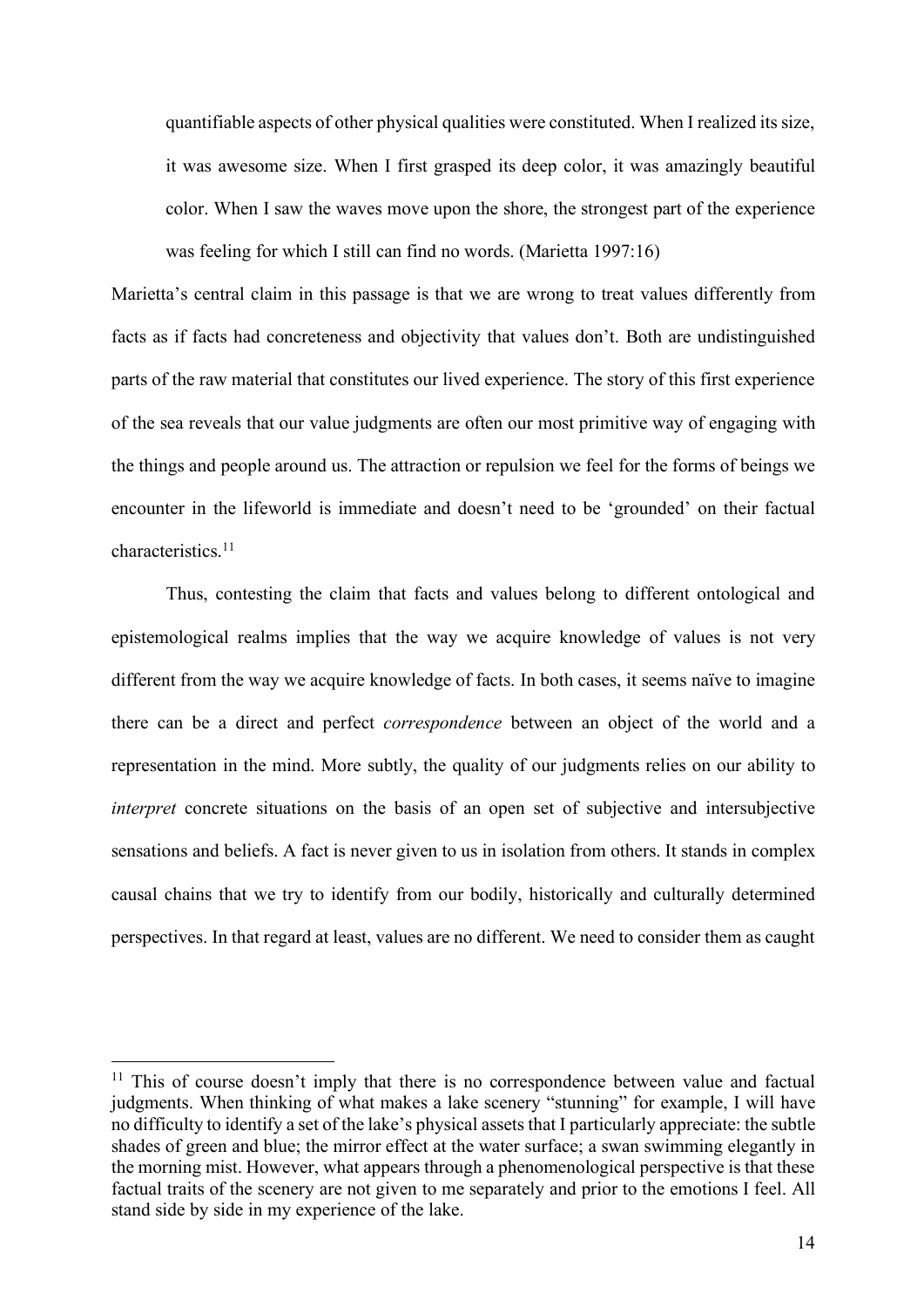in the myriad of relations that constitute our lifeworld. As Marietta puts it: 'An isolated value is like a flower pulled up by the roots' (1997: 27).

We can now start to see how phenomenology dissolves, more so than it solves, the apparent problems raised by the objectivist *versus* subjectivist debate. It simply places value in the lifeworld rather than in the subject or the object. The ontological question of the nature of values becomes intimately connected to the epistemological question of how we access values*.*  In other words, phenomenology shows that values need to be understood through the *experience of valuing taking place in the lifeworld more than through the reasoning of a philosophy paper.*<sup>12</sup>

One of the strong arguments in favor of this phenomenological approach to values is that, to a certain extent, we can make sense of both subjectivist and objectivist intuitions without facing major contradictions. On the one hand, we can concede to the subjectivists that valuing is indeed a *first-person* experience. Value is always value *for*, meaning that for values to emerge in the lifeworld there must be encounters involving living beings (who are 'subjects' of some sort). On the other hand, however, we can also concede to the objectivists that values are not mere representations produced by these beings. If values can be shared by a group of people, it is not simply because they have common beliefs, but because, in their lived experiences, these values are perfectly real and tangible since values are not a creation of our all-powerful mind but a concrete aspect of the lifeworld. In this view, if people happen to disagree on the evaluation of a situation, it is only indirectly due to their different representations and beliefs. More fundamentally, it is because they haven't really experienced the *same* event. They haven't related in the same way to what is taking place. To formulate this statement positively: it is

<sup>&</sup>lt;sup>12</sup> At the pre-conceptual level of lived experience, when I speak of my admiration for a tree in my garden for instance, what I'm referring to is not a thing or a representation of some sort but my experience of living by this tree and feeling, in that process, an aesthetic or moral bond towards it. In fact, when gazing at the tree, I'm probably not even qualifying this experience as aesthetic or moral in the first place. From a phenomenological perspective *all there is*, is a perceptual event that Merleau-Ponty (2016) would describe as the overlapping of two movements: my senses reaching towards the tree and the tree reaching back towards me.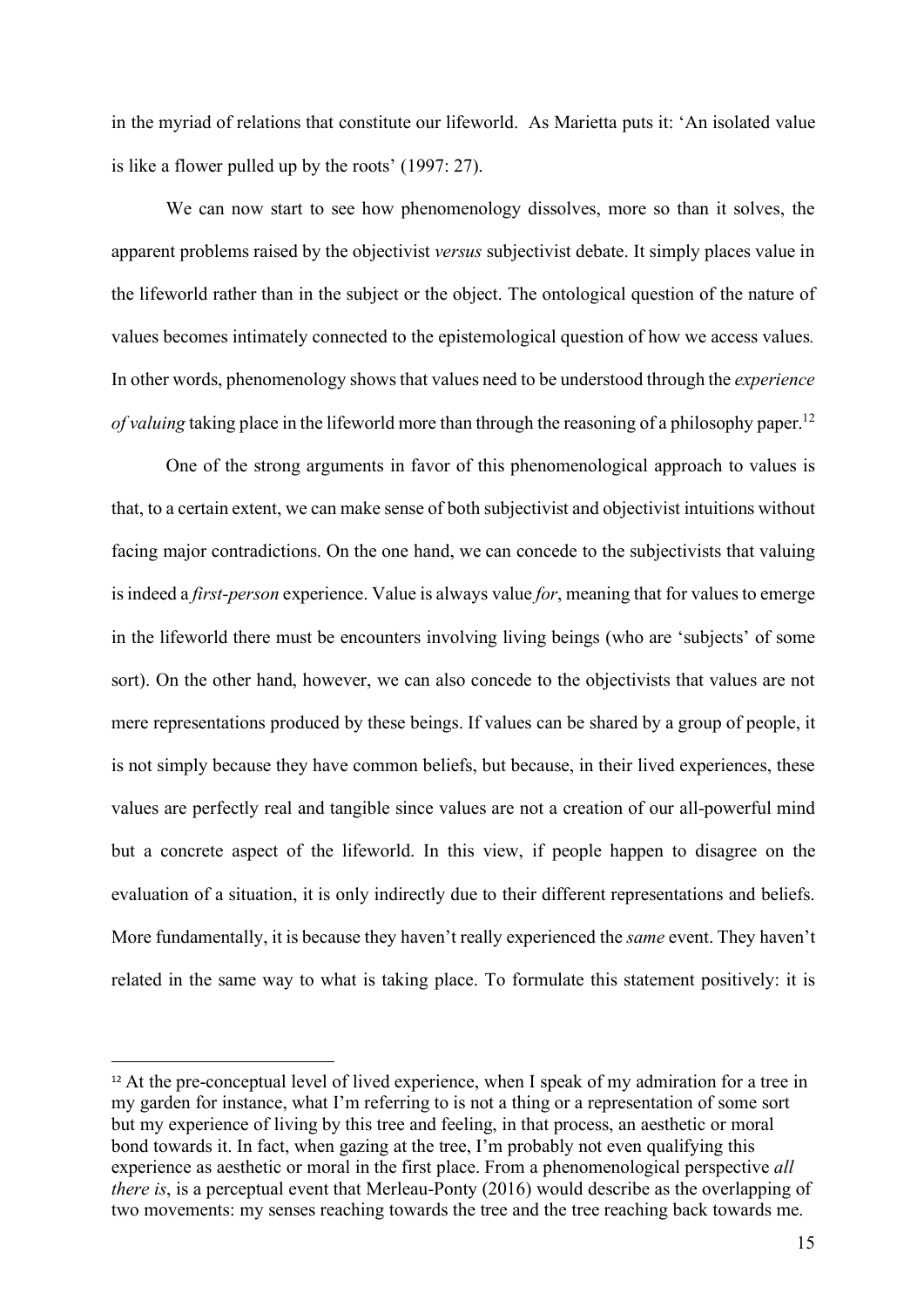precisely because our experiences can always somehow touch and connect with each other that we can generally agree on axiological judgments and that the possibility of universal values is not absurd.

Indeed, this is also what Marietta's childhood's story teaches us. There are many contexts in which the axiological content of an experience is evident to all who live it independently of any particular facts to which they may also pay attention. During a war, for example, the pain, ugliness, or feeling of absurdity will seem more real and definitely more relevant for those who suffer than any factual aspects of the conflict. Less dramatically, if we consider our everyday experiences, it seems that we often agree spontaneously on the gloominess or the warmth of an atmosphere before we are able to identify what exactly is guiding our judgment. From a phenomenological perspective, these shared feelings are understood in terms of shared experiences. The lifeworld is not made up of static subjects and objects but of dynamic encounters and *events* that are full of value.

### *3. The Eventive Nature of Values*

By understanding values as embedded in the lifeworld and by approaching valuation foremost as an *in situ* experience*,* we start to see how phenomenology is of great help to shed light on the concept of relational values. Until now we have described relational values as occupying a space 'in between' the subject and object. What we really mean by that, of course, is metaphorical. Values are not 'things' hanging somewhere midway between the subject and the object. Rather, what we are stressing is that they belong neither to the physical realm of the object nor to the mental realm of the subject but to the lifeworld where subject and object meet. In other words, values come into existence in the concrete and direct experiences of living subjects. The indignation I feel when confronted with someone beating his dog, for example, can't be fully explained by my recognition of an objective right the dog has not to be abused or by my subjective representations of how one should treat his pet. When coming upon the sight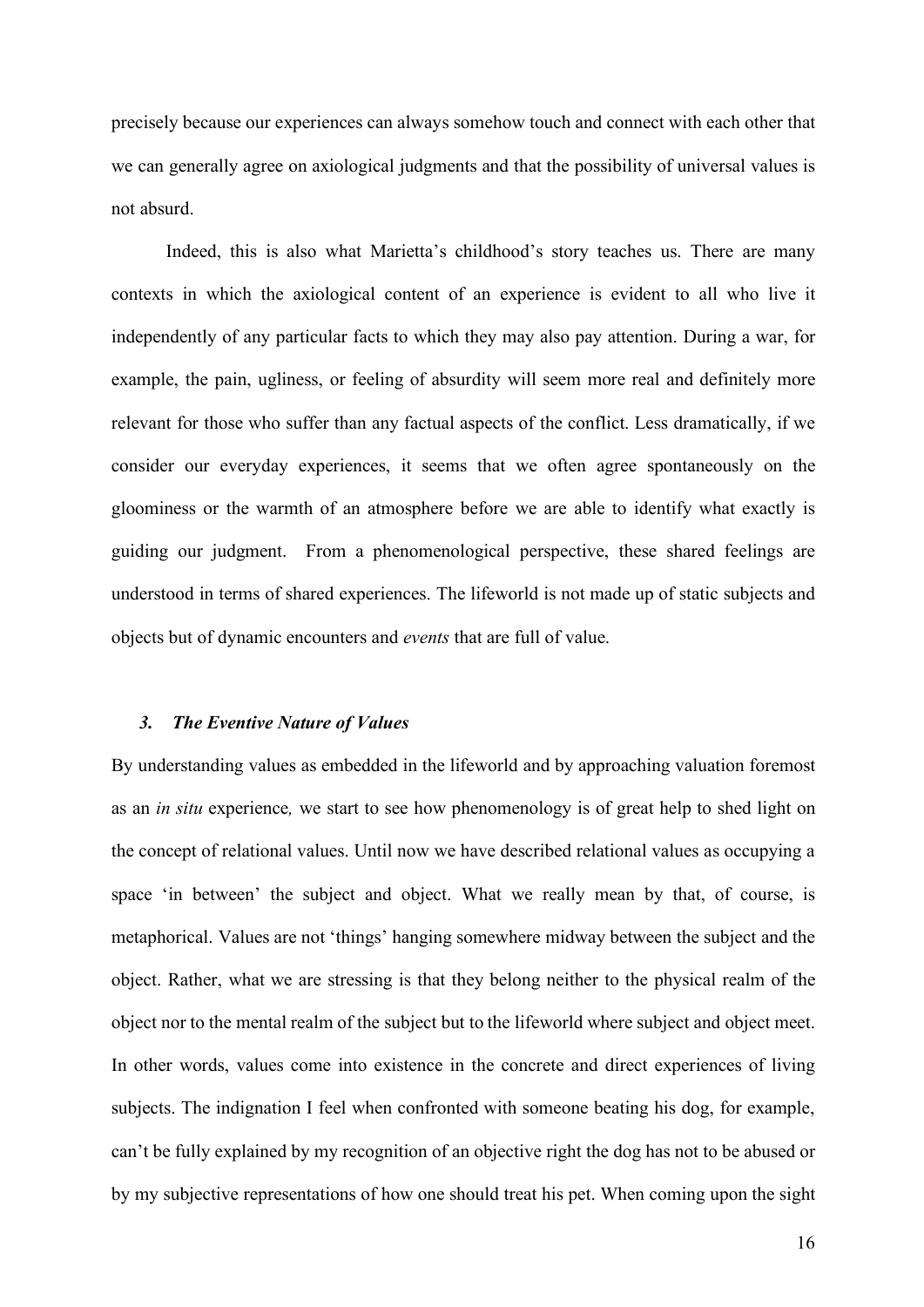of the beating and when hearing the dog squeal in fear, I am thrown into the lifeworld *with* the dog and have an immediate access to his suffering. At the same time, I also experience the man's violence and frustration alongside other aspects of the incident such as the presence of other people staring at the scene. My indignation is what emanates from the set of relations that I am a part of in this situation.

Moreover, by shifting our focus from the spatial to the temporal characteristics of relational values, we have also stated that they 'precede' the constitution of the subject and object. To continue with the same example, when I come across the dog getting beaten, what I experience immediately is that *there is* an event of violence, fear and indignation. The fact that it is my indignation provoked by the dog's suffering and, ultimately, by the man's violence, is more a part of my analysis of the experience than of the experience itself. Here again, this is barely intelligible if we don't make a considerable effort to adopt a dynamic and relational worldview that questions our classical conception of space and time as an abstract box containing 'things'. Making this effort is precisely the aim of this final section, which suggests that we understand relational values as forms of events.

### **Beyond the 'Source-Location' Metaphors: Exploring the 'in Between'**

During the past decade, ecophenomenologists have tried to reframe the debates concerning nature's value by taking a step back and considering our very way of positioning ourselves in the world and of relating to other beings. With this purpose, Tom Greaves and Rupert Read (2015), have proposed a convincing 'ecological model' of values that can serve here as a starting point to explore the 'in between' space that relational values occupy and to grasp why they are closer to events than they are to things or properties of things.

Through a phenomenological enquiry Greaves and Read start by showing that classical theories of values are trapped in misleading metaphors of *location:* we ask *where* value resides

17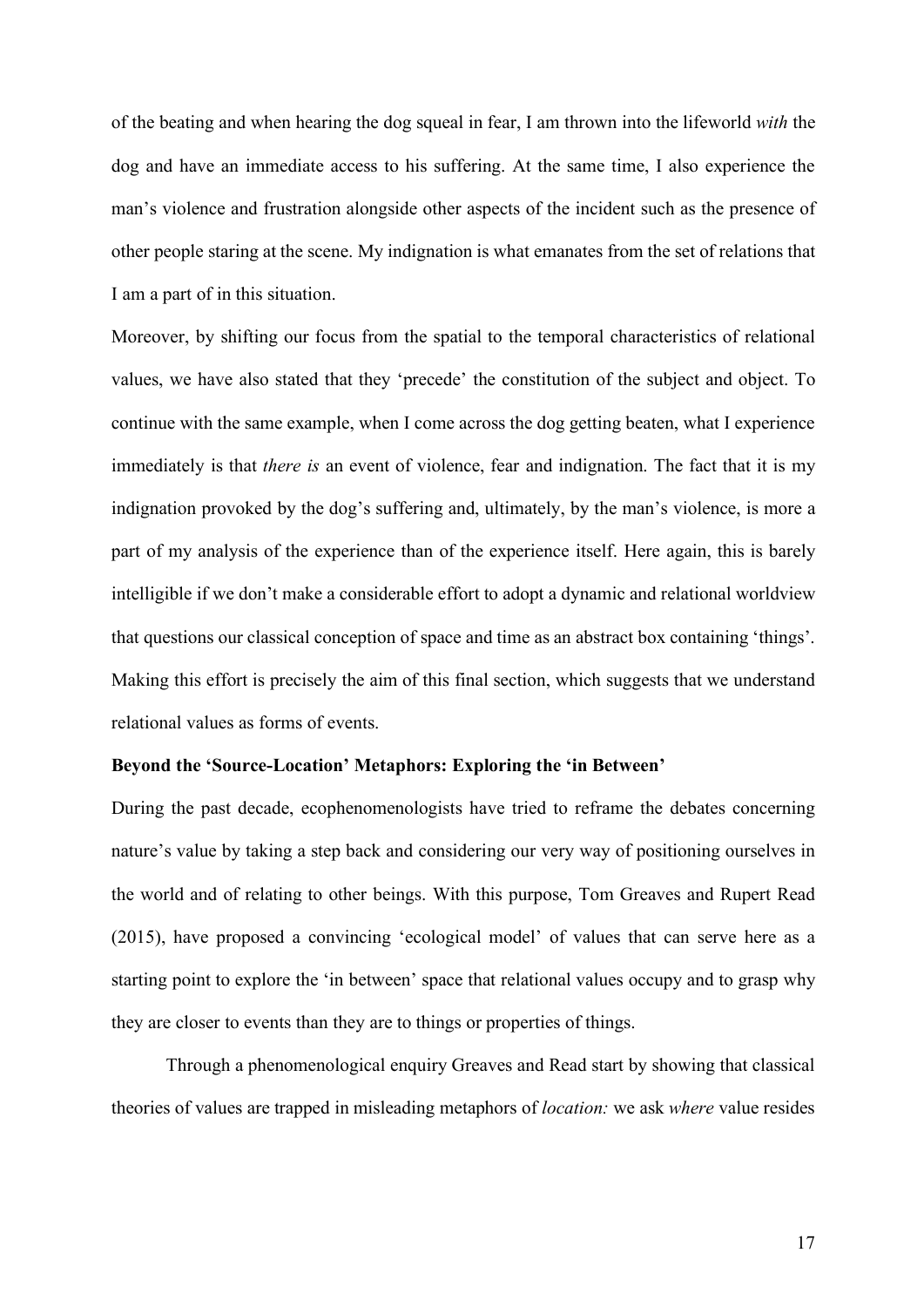without firstly asking ourselves if this question makes any sense.<sup>13</sup> However, as they argue, we need to see the bigger picture and acknowledge that values are diffused in much larger 'ecological fields' constituted of countless encounters between living beings. What they call an 'ecological field' doesn't designate an objective ecosystem, as studied in ecological science, but an entanglement of the lifeworlds of living being that can only be apprehended from within our own lifeworld. In this relational and dynamic perspective, the source of value 'is not in one kind of being (nor even dependent upon specific capacities), but in encounters that take place between living beings, making up an ecological field' and the location of value 'is in any being that can matter to those who make up an ecological field as a whole' (2015: 322).

What Greaves and Read are proposing here is to consider the world, not as a neutral and abstract common ground, but as the intersection of the lived experiences of the beings that *inhabit* it. They show that for values to emerge in the world, what is needed is beings capable of *openness*. That means, beings who somehow *respond* to the interactions they are involved in and whose identity, evolution and flourishing depend on the possibilities offered to them through these interactions. As Greaves and Read (2015 : 328) develop : 'every living being that is in some way or to some degree *open* to the world has, one might say, its own world, its own set of Gibsonian "affordances", its own capacity to find valuable.'

The ecophenomenologist Bryan E. Bannon (2013) has expressed very similar intuitions using a different terminology. In a paper calling on us to avoid the use of the intrinsic value concept and to ground non-anthropocentric environmental ethics on a hermeneutic shift in our understanding of nature, he explores what he calls a 'place-based ethic'. 'Place' is not considered here as a narrowly spatial concept. It is not simply an abstract entity that *contains* a

<sup>&</sup>lt;sup>13</sup> They identify two main models, or sets of metaphors, that implicitly condition how we conceive values. The first is the perception-based model where values are assimilated to perceptual qualities. The second is the desire-based model where values are approached as objects of desire or of repulsion. In both cases we are inclined to focus narrowly on the source or/and on the locus of value.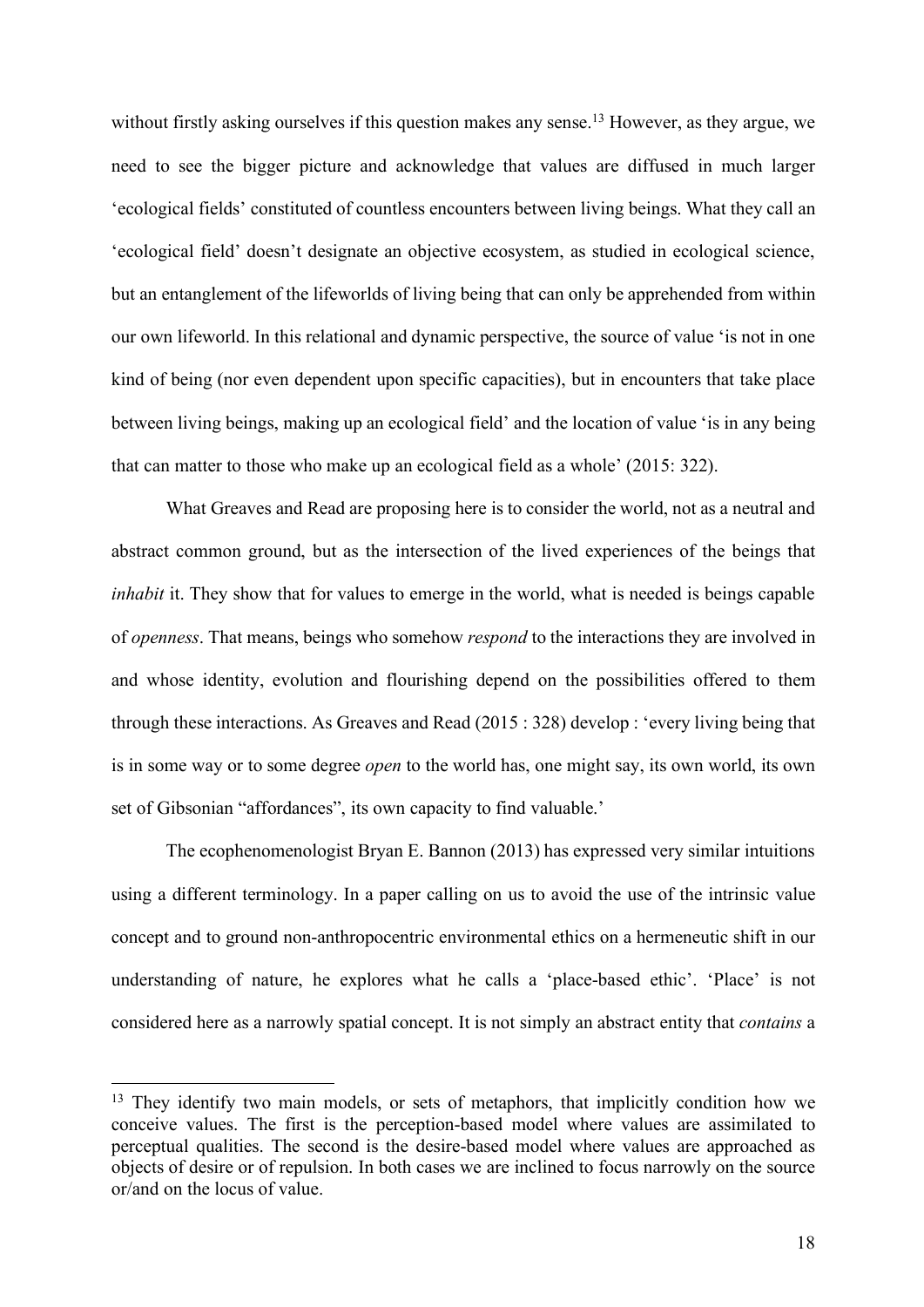set of objects. More subtly, Bannon refers to Edward S. Casey's work and defines places as 'the relational context of our experiences' (2013: 269). In the background is Merleau-Ponty's flesh ontology, which insists on the *chiasmic* structure of our relation to the world.14 Unlike what our modern representations suggest, we don't 'stand' in a place as clearly distinct and isolated individuals engaging in contingent relations with other beings. Place, rather, is the result of an entanglement of beings. As Bannon describes: 'bodies are "implaced", meaning they are both passively produced by their environments while at the same time they actively contribute to the constitution of the place' (2013: 269).

What is important to grasp here is that the phenomenological act of diving into the world by paying attention to our lived experience of being (in) a place, carries an ethical dimension immediately within it. Openness towards other beings, which becomes tangible in one's own inhabitation of a place, is not a neutral experience and is precisely where value resides. Bannon shows that the compassion we feel for the other, be it human or otherwise, is ultimately rooted in the overlapping of our existences. This, of course, seems to take us back to Aldo Leopold's holistic teachings and is certainly the intuition at the heart of his land ethics. The difference with classical ecocentrism, however, is that by offering a *first person* rather than an abstract scientific description of this relational ontology, ecophenomenology allows us to see the inadequacy of the intrinsic value concept and to describe value as being itself a relational *phenomenon*.

Hence, as a phenomenon, it has a temporal and dynamic dimension that can't be captured by any of the regular reifying concepts reducing values to type of 'things'. Indeed, what is visible in both the ecophenomenological contributions we have just reviewed is that

<sup>14</sup> Merleau-Ponty's concept of 'chiasm' refers to the double movement that he identifies in perception going from our senses to the world and from the world to our senses. The body, in his view, is not what separates us from the external world but, on the contrary, what unites us to it. To use one of his metaphors, it is as difficult to place the demarcation between the world and ourselves as it is to place the demarcation between the beach and the sea where they interpenetrate.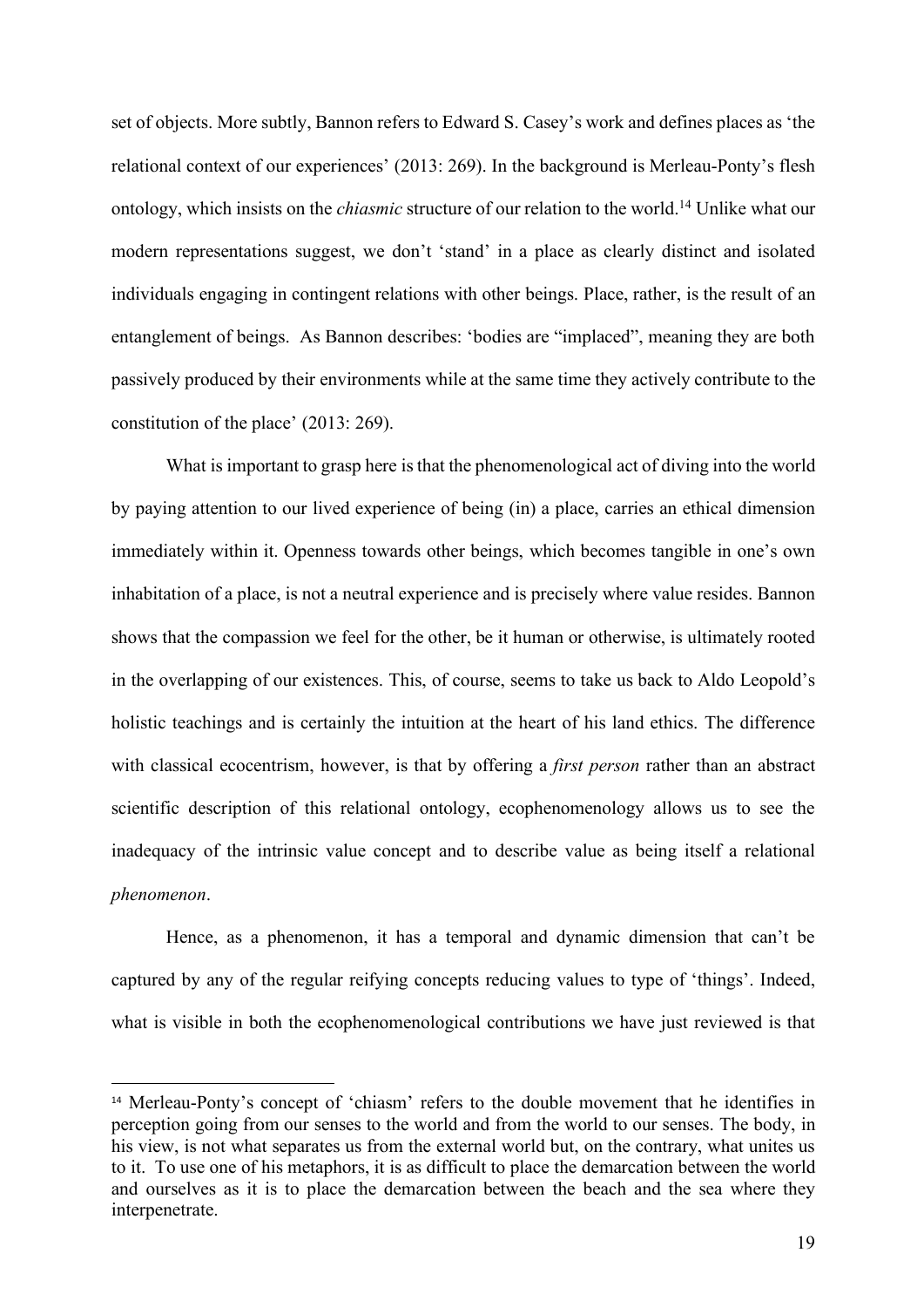values are best understood as *events*. They are fully part of the dynamic flow of life through which, or during which, we encounter other beings as participants of this flow. What I would like to stress here is that this description of values using metaphors of movement, to supplement the static vocabulary of 'things' and 'properties', is a crucial contribution of the ecophenomenological approach to relational values. This *eventive* nature of values is, in fact, something Greaves and Read have perfectly identified: 'Value, we have suggested, is series of endlessly ongoing and fluxing "events". It is a process that we must play an active and embodied part in' (2015: 335).

Of course, the idea that values have an eventive nature is not easy to apprehend because of the radicalness with which it shakes our dominant, object-centered worldview.15 Instead we need a philosophy of *immanence* examining meticulously our relation to the world from within. This is precisely what Claude Romano aims to achieve through his 'evential hermeneutics'16

<sup>&</sup>lt;sup>15</sup> I am thankful to one of the anonymous reviewers of this paper for having brought to my attention what may seem to be a rather strong objection one could make to the idea of valuing as 'eventive'. Stating that values are part of events seems to imply that the duration of a value's existence depends of the duration of the event of which it is a part. Yet, events are one-off occurrences whereas values can endure over long periods of time. To illustrate this tension, the reviewer suggested to consider how one values his parents. Since one can generally feel that this value is always somehow present 'in the background' of one's life - no matter where one is or what one does - it seems false to say that the value one recognizes or attributes to one's parents ceases to exist whenever one is not relating with them.

I believe that the best way to reply to this objection would be to argue that it is framed in a classical modernist ontology, whereas the idea of valuing as eventive belongs to a relational ontology. As J. Baird Callicott (1999, 233) has pointed out, in a relational ontology '*all* natual properties – quantitative, qualitative and axiological – exist only potentially on the side of erstwhile objects and are actualized only upon interaction with erstwhile subjects.' Hence, we could defend the idea that values present 'in the background', such as valuable relation one has with one's parents even when one is not physically, are in a 'potential' state of being. This, however, is only one way of describing what has to be ultimately understood as a relational phenomenon. We could also insist on the need to adopt a non-substantial conception of the child's and his parents' very being. If we take seriously the idea that the child *is* his life long history of interactions with his environment, then we can argue that his relation to his parents is an important part of him that is always somehow 'there'.

<sup>&</sup>lt;sup>16</sup> 'Evential' is the translation that is generally given of Claude Romano's neologism 'événemential'. Normally in French, the adjective derived from 'événement' is 'événementiel'. However, with 'événemential' Romano wanted to shed light on the phenomenological dimension of events. In their proper evential aspect, events are more than the factual and neutral content of the world. They appear as being addressed to us and we exist through them.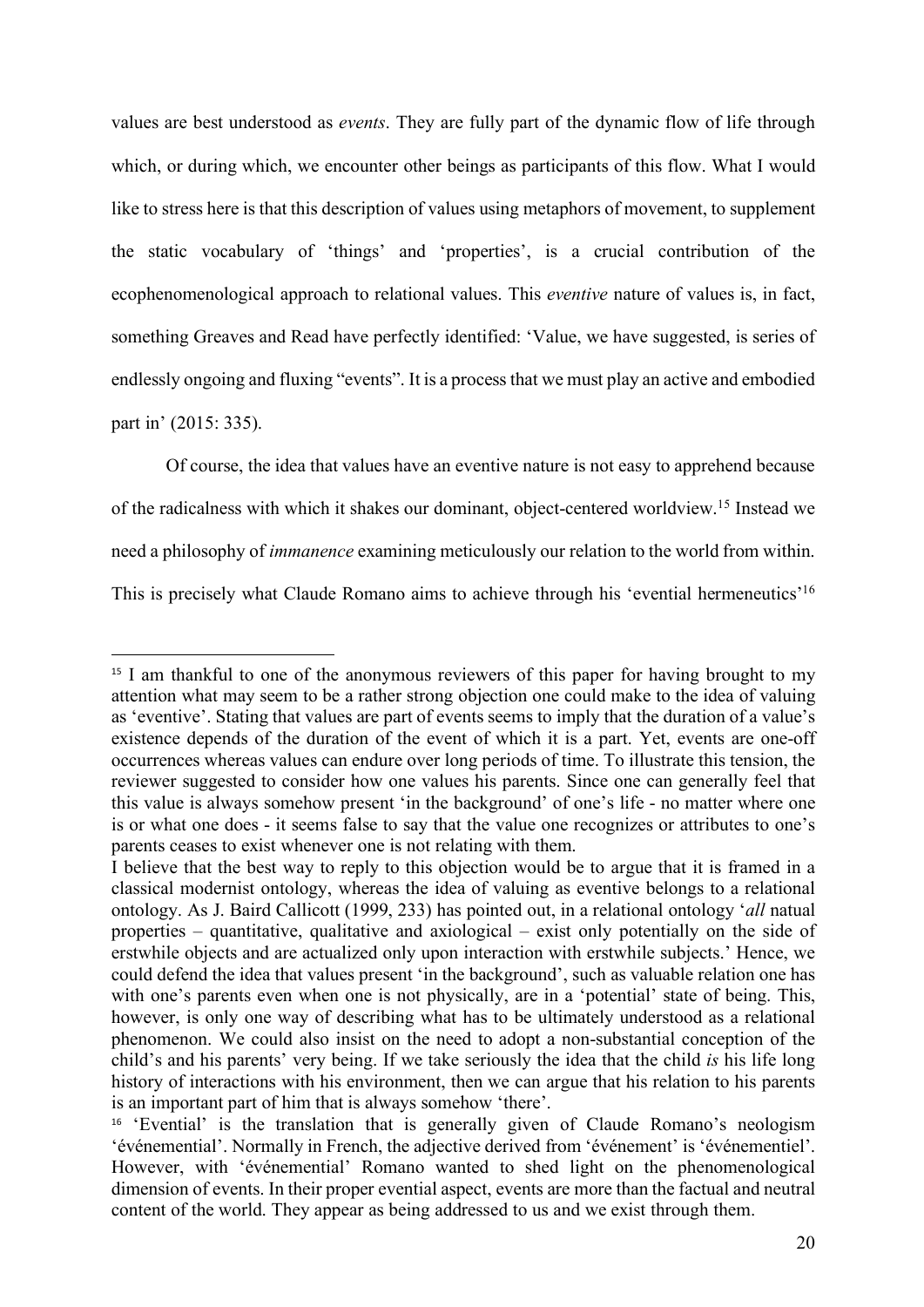that we shall now consider in this last section in order to strengthen the link between values and events.

### **Interpreting Relational Values Through Claude Romano's 'Evential Hermeneutics'**

Claude Romano's deep exploration of the notion of 'event' has to be placed in the context of his larger philosophical project of stripping phenomenology from the idealism that impregnates the Husserlian heritage and to defend, instead, a form of 'phenomenological realism'.17 Very briefly, what Romano rejects from Husserl is the *constitution thesis* according to which the act of perceiving should be analysed as the act of a transcendental subject 'constituting' his world. This thesis, as Romano thinks, implies the maintaining, at least to a certain extent, of the Cartesian distinction between an internal and an external realm and of the belief that we have a privileged epistemological access to the first.

But, building on Heidegger and Merleau-Ponty, Romano tells us that perception is not the cognitive and theoretical act of constituting the world; it is first and foremost a practical *state of being open* to the world. If we make a sufficient effort to consider seriously our bodily incarnation in the world underlying all the beliefs and judgments we have about it, we realize that 'the very mode of the world's presence for us' is not subjective but relational (Romano 2012: 443). As Romano further explains: 'In [the] structural unity of being-in-the-world, the being of the world is no less certain than my own being, and it is their reciprocity within a unitary relational structure that makes my openness to things possible' (2012: 443-444). In short, Romano's aim is to explore one central claim: that the world is never external to us since our own body, lying at the center of our perception, is part of it.

Thus, one of the interesting consequences of this philosophy of radical *immanence* is that the content of what we experience is hybrid: never the world in itself or the world as

<sup>&</sup>lt;sup>17</sup> For a short introduction, in French, to this philosophical project, see: Romano, C. 2016. « Pour un réalisme du monde de la vie ». *Revue de métaphysique et de morale***90**(2): 269-284. https://doi.org/10.3917/rmm.162.0269.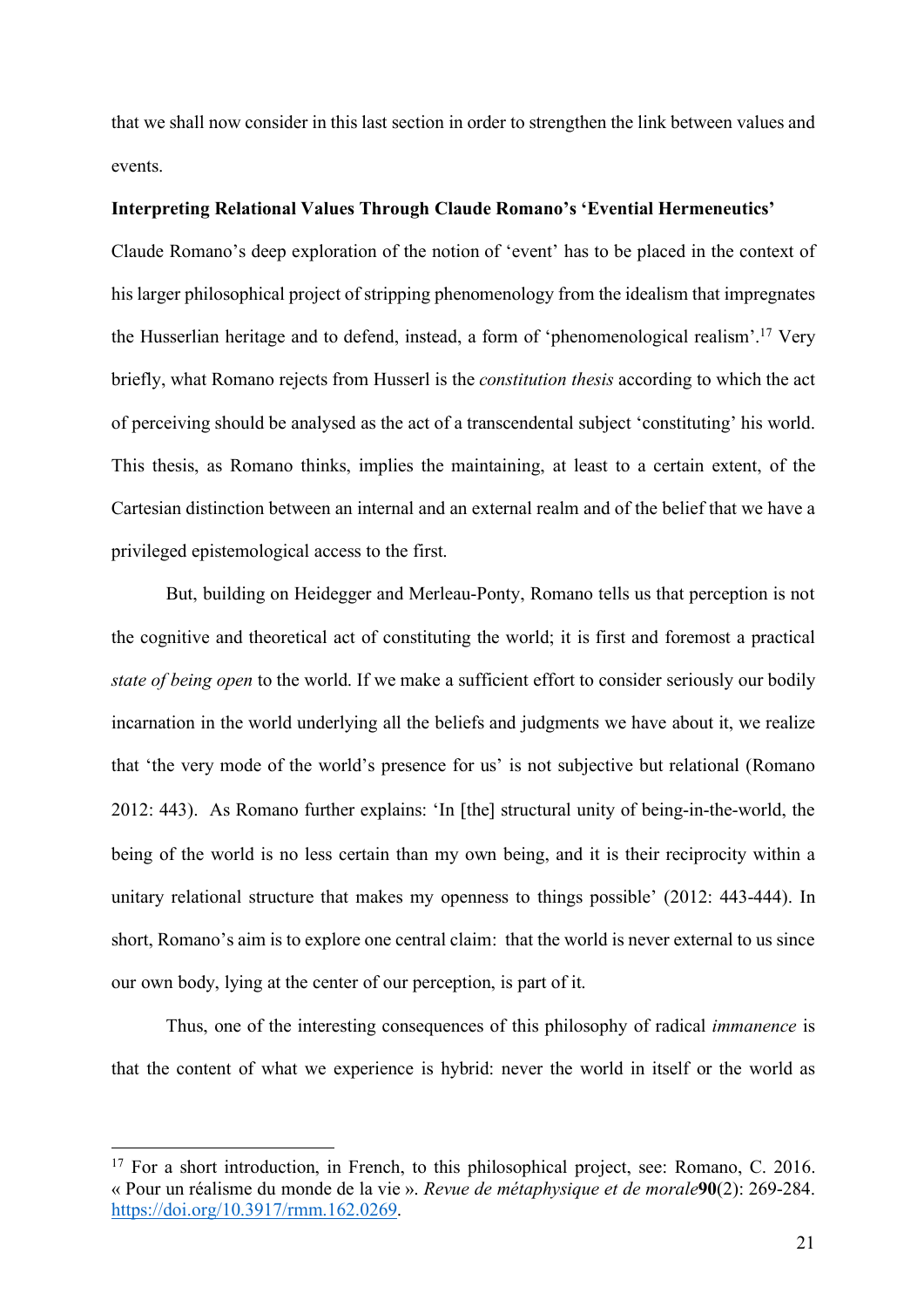constituted by our subjectivity, but the world as a relational complex that we apprehend from within: 'The phenomenal properties of this world are […] to be understood […] as *relational*  properties that belong to the *system* that this world forms with my phenomenal body'18 (Romano 2019: 202). As one will notice, what Romano is saying here about phenomenal properties matches perfectly with what I have been trying to express concerning relational values. This is, of course, because relational values *are* phenomenal properties, i.e. axiological aspects of englobing experiences that occur whenever we engage in certain relationships.

So, the reason Romano's philosophy offers a particularly adequate framework for understanding relational values is precisely because it places our ability to reflect upon values in its due place: embedded in the experience of the very world we value. Two propositions recurrent in Romano's writings are especially relevant for us here<sup>19</sup>: (1) *events* are the primary 'constituents' of reality (and should not be confused with facts) ; (2) the 'essence' of our own being is openness to the events occurring to us in the strong sense that events configure who we are by the set of possibilities they open or close. We shall briefly examine both of these and consider what they reveal about relational values.

In a classical object-oriented worldview, an event is generally defined as a 'change affecting things'. However, according to Romano, reducing events to the things they are composed of is our first error. As Nietzsche famously noted, when considering the sentence 'the lightning flashes', the grammatical structure of language is misleading because it doesn't match the phenomenal structure of our experience. We speak as if lightning is a concrete 'thing' to which we attribute the property of flashing; but if we pay close attention to our experience of lightning, we realize that the lighting is nothing else than the flashing itself. In other words,

<sup>&</sup>lt;sup>18</sup> My translation

<sup>19</sup> These propositions are not formulated as such in Romano's writings. They are only my own modest tentative to summarize two key aspects of his 'evential hermeneutics'.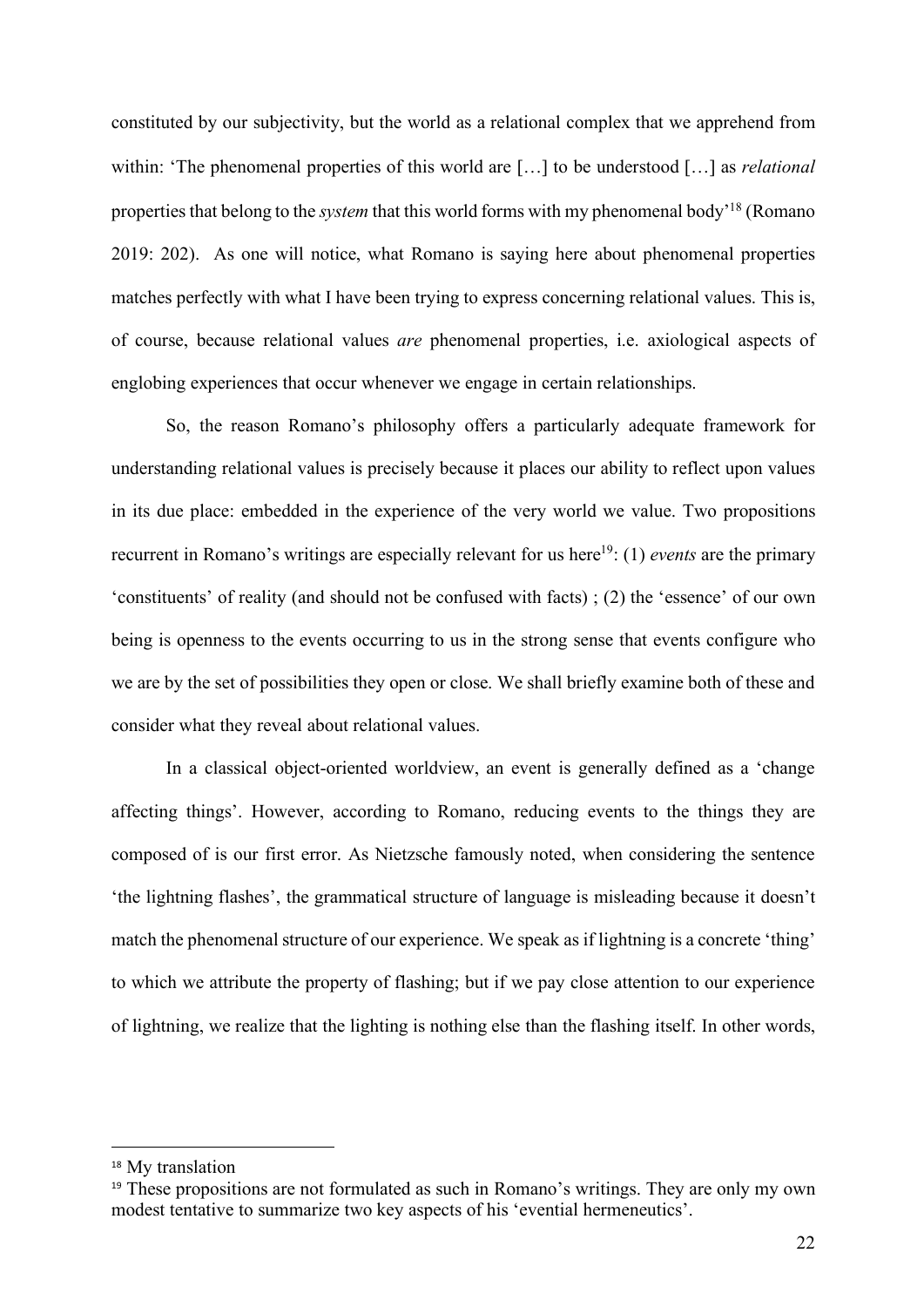the event of flashing is the primitive reality from which the existence of lighting is derived, not the opposite.

The second fundamental observation Romano makes concerning events is that they imply spectators. Unlike facts that are neutral statements about state of affairs in the world, events can only be events *for* conscious beings who live them. This doesn't imply that an event is *intended* for anyone, but that events can only be apprehended and understood when approached from a first-person perspective. This is because in their proper 'evential' dimension (by opposition to their 'factual' dimension), events carry meaning for the open beings to whom they occur. We can only interpret the world *through* the events taking place. This is why they can have the power to reconfigure our beliefs and relation to the world.20

To illustrate these ideas, Romano remarks, using Nietzche's example, that the flashing event takes place 'to an open plurality of beings: the sky, the lake, the landscape, the walker and his dog, etc.'21 (1998: 37). Of course, Romano is not suggesting here that the sky or the lake are conscious spectators of the flashing event. His interest, in this passage, is not to determine if non-human beings can possess openness or consciousness. What he is saying is that, from the walker's perspective, the very being of the flashing event is inseparable from the tearing of the cloudy sky, the reflection of light on the agitated lake or the fear of the dog. Therefore, the walker is taking part in this event *with* these different beings that he now has to consider as they enter and shake up his interpretive scheme of the world. Hence, if, like Romano; we admit that our reality is constituted of events, then we have to picture ourselves not as bounded or closed entities, but as open beings, always *in the process of becoming* through

 $20$  Romano (1998) illustrates this with the example of grief. From a factual perspective, the death of a relative is the neutral piece of a causal chain: this person died because she was ill or old etc. From an evential perspective however, this death is a radical rupture in the normal 'course of things' and the opening of a new world : from now on, my life will be without this person and not only does it affect my relation to her, but it also changes my interpretational scheme in general and my way of relating to every other being. <sup>21</sup> My translation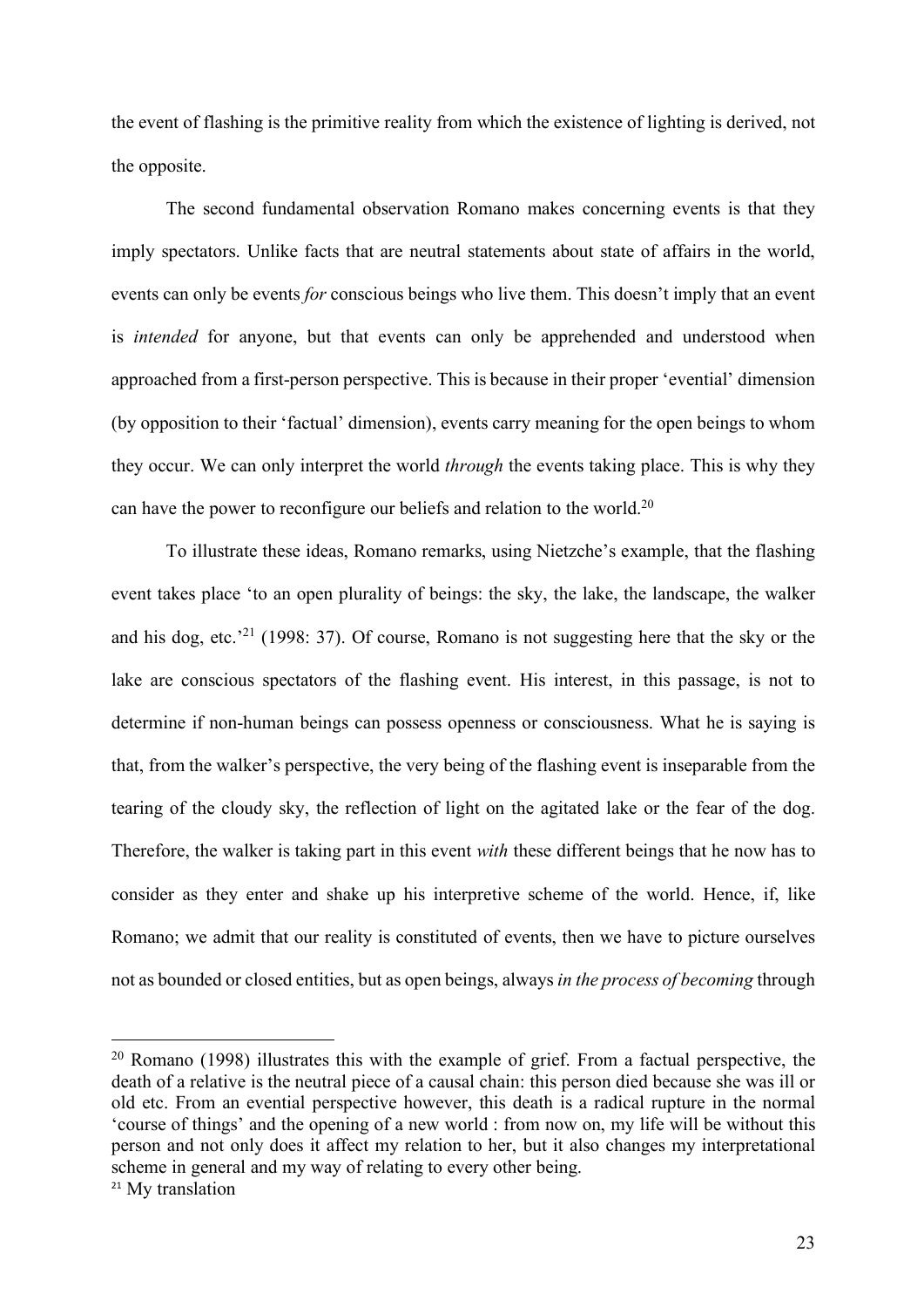the events into which we are thrown. As Romano puts it, we *are* our 'life adventure'. The events through which we construct ourselves determine what the world means to us and open or close our horizons of possibilities. To summarize:

Just as [evential hermeneutics] reconfigures our conception of what appears, so it alters our understanding of the "subject." No longer is the self said to be the transcendental ego or even Dasein; Romano will coin the term "advenant" to designate the one who understands himself as open to events, to be the one who is able to undergo and respond to the realm of meaning configured by the possibilities they address to him. (DeLay 2018: 245)

Now what can we extract from Romano's phenomenological study of events to shed light on relational values? Simply stating that relational values are events would be a rapid shortcut that doesn't bring much clarification. However, what helps is to understand value as part of what *occurs,* in the immediate time of my experience, rather than as the pre-existing property of an object that I discover through a cognitive process, or the judgment that I later impose on it through a psychological process. If values are best understood as 'taking place', then the action of valuing can be apprehended as a form of *participation* in what is going on.

Participation is understood here as a mode of being<sup>22</sup>: a precognitive relation to the world, where our encounter with other beings takes place and where the crossing of our life paths appears as an *event* full of meaning – an event determining our possible futures that, as such, has a profound axiological dimension. To come back to a simple example, when I experience the value of a tree in my garden as I'm hearing the relaxing noise of the wind blowing in its leaves and observing a bird taking shelter in its branches, what I'm really doing is paying attention to

<sup>&</sup>lt;sup>22</sup> For a deeper analysis of participation as a mode of being, see : Hess, G. 2018. « Cosmic Consciousness and Nature from a Phenomenological Point of View ». In M. Masaeli and R. Sneller (eds.), *Cosmic Consciousness and Human Excellence: Implications for Global Ethics*, pp.101-119. Newcastle upon Tyne: Cambridge Scholars Publishing. In this paper Gerald Hess gives a phenomenological description of the successive strata of participation in its decentering movement going from the body to the cosmos.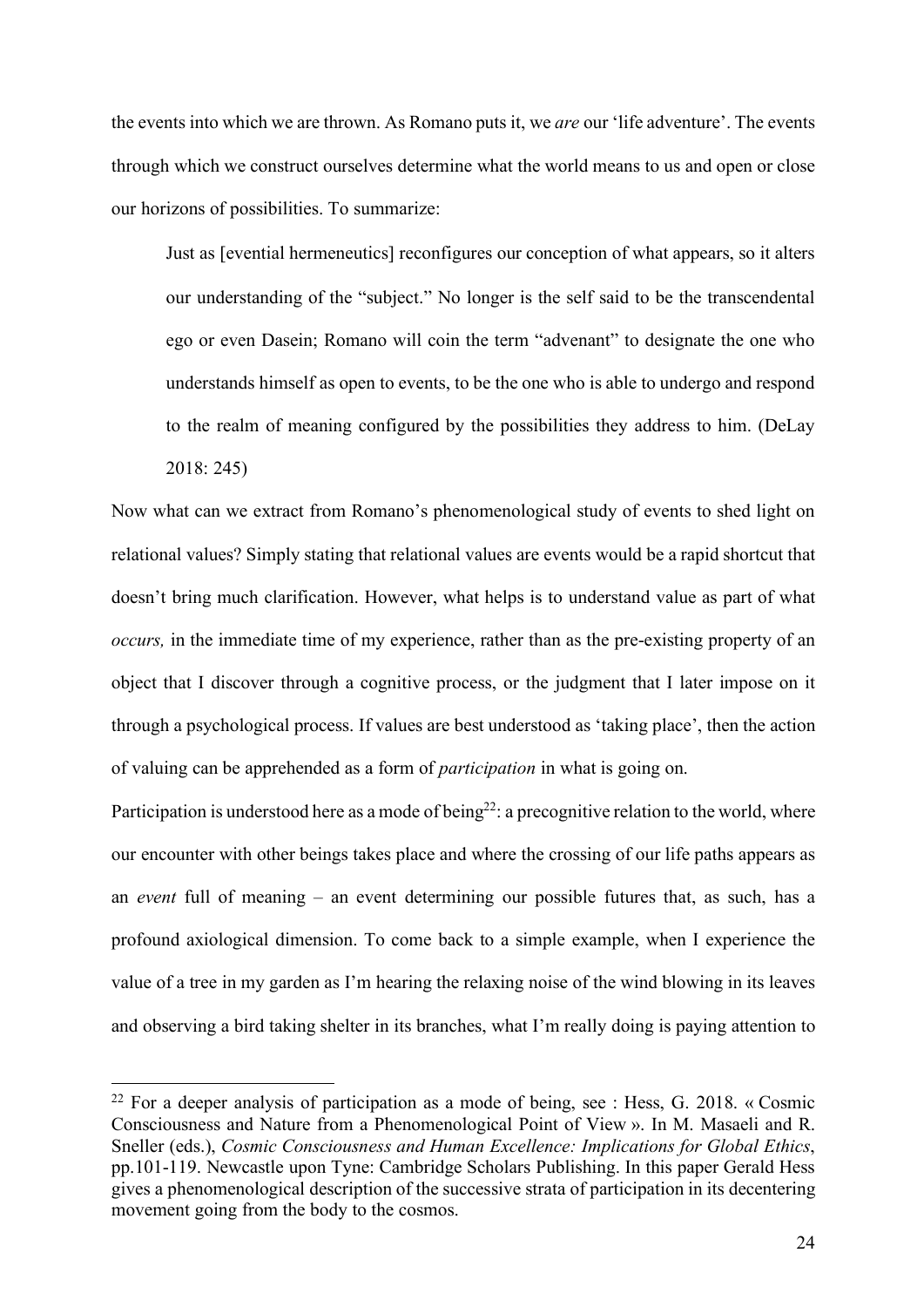the portion of reality, or the *event*, in which I'm participating at that moment. The tree's value *occurs* at the intersection of an open plurality of participants that are all, in their own way, giving meaning to the tree's existence. The tree's value is neither objective nor subjective, but it is most definitely a palpable reality since it emerges with the highest clarity when I guide my unfiltered attention on the flow of the event of which I am a part.

Hence, most importantly, Romano's philosophy helps us to nail down what we have been sketching earlier: in a relational paradigm, the ontological question of what values are and the epistemological question of how we access values are inseparable. Saying that relational values have an eventive nature amounts to saying that they are a dimension of our existential participation in the world. What ultimately matters is that our knowledge of values is embedded in our very mode of being.

### *Conclusion: Towards an Ethic of Participation*

One way to summarize the purpose of this paper is to come back to the simple observation that lies at the heart of the ecophenomenological approach to values: we are part of what we value. The world in not an exterior and neutral sphere that we reach through a cognitive process to which we add a superfluous layer of value. On the contrary, from our located and embodied perspectives, the world, imbued with value, is an absolute beginning. It is the flesh out of which our very cognitive processes are made. What I have tried to show is that Romano's phenomenology of events offers an appropriate vocabulary to capture this paradigm shift and picture values as moving portions of reality that we participate in alongside other beings.

Thus, the notion of 'relational value', in its ontological eventive sense, is groundbreaking because it points towards a conception of ethics that ultimately deals with 'modes of being' rather than axiological properties of things. It makes no sense to consider relational values as a third class of values in addition to intrinsic and instrumental values, because they belong to a different paradigm. However, the strong intuition behind the intrinsic value concept is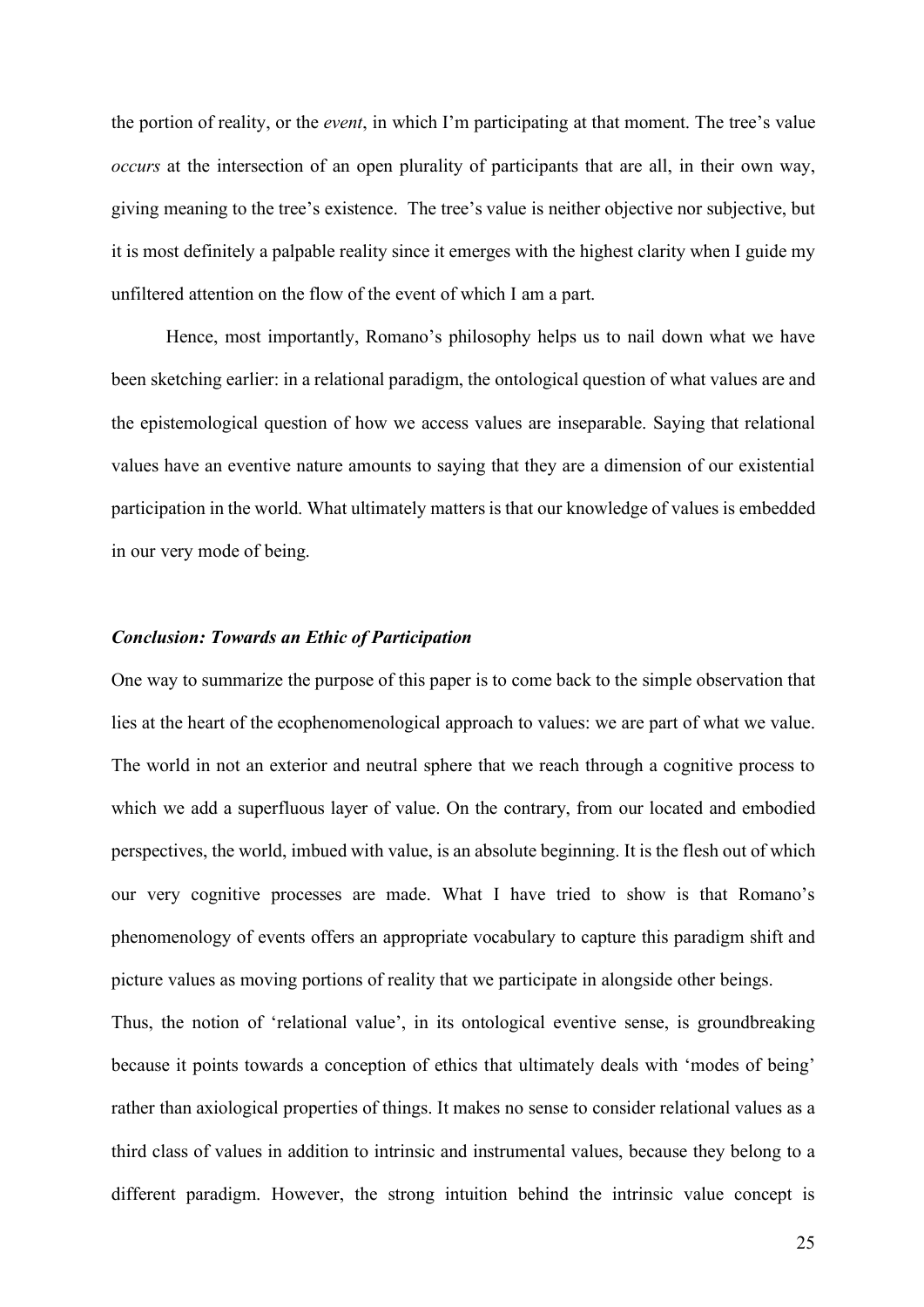expressible in relational terms: claiming that a being has intrinsic value is an abstract and dualistic way of referring to our experience of being entangled with this being through our shared openness to the valuable event in which we are taking part.

In a way, this resonates with Arne Næss's reluctance to consider environmental ethics, in itself, as a theoretical field dealing with the justification of our duties towards nature. In his vision, the adoption of a moral behavior towards our terrestrial cohabitants can only flow from the concrete and sensitive awareness of the *gestalt* structure of reality (Næss 1989). Values, as we have seen, are clearly not a production of the subject; however, they do depend on the adoption of a certain state of being open to appear. This is also why I believe relational values are conceptually linked to a form of virtue ethics.

As the French ecophenomenologist Corine Pelluchon (2018, 2019) has convincingly argued, the character traits we ought to develop in order to live in harmony with nature come from an existential dive into the sensuous layers of the world, where beings are nourishment for one another. 'Consideration' for what surpasses and determines us, as she tells us, is not simply a virtue. It is a *condition of possibility* of virtues. Virtues can only really flourish in my life once I have experienced my human condition, within my own body, in resonance with the world I inhabit. We can express a similar idea in the terms employed in the present research: if values are of an eventive nature, then the mode of being of *participation* – defined as a sensory awareness of what is taking place in a world we share with other beings and which always surpasses us – can serve as a grounding for environmental ethics.

Of course, the relevance of this ecophenomenological approach to environmental ethics can't only be assessed on a theoretical basis. Identifying the eventive nature of values would be of no importance if it can't help to transform, in practice, our relation to other humans and nonhumans. As pragmatists do well to stress, the environmental tragedies that we are facing urge environmental philosophers not to stop at the question of why it matters to protect nature but to also consider *how* the answers they give to this question will concretely foster positive changes

26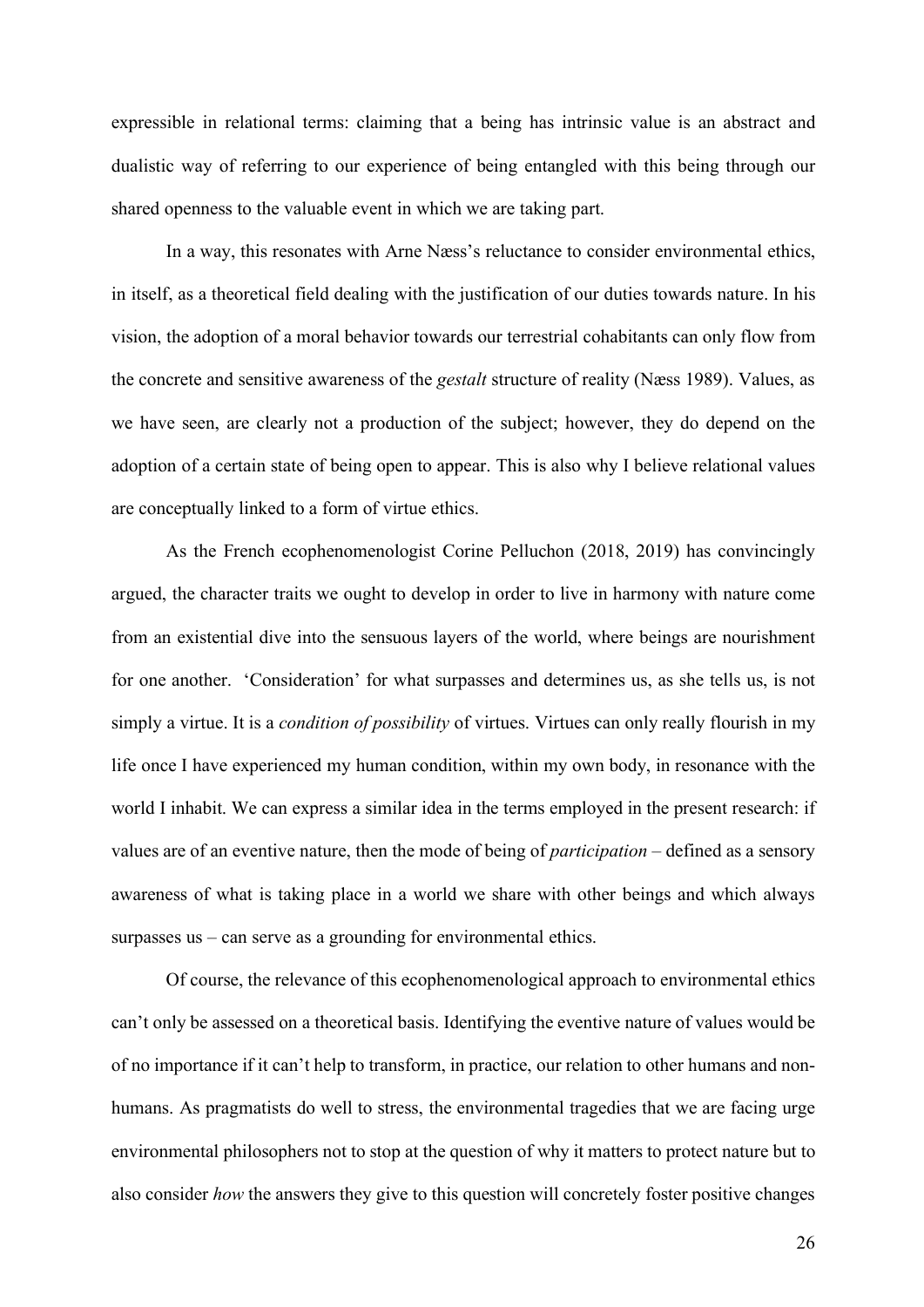and actions. One possible answer to this question is that an environmental ethic of participation responds to this call by showing that our relation to nature is determined by our lived experiences more than by our conceptual apparatus. From this perspective, what we need in priority is an enrichment of our contact with the natural world. It is by gardening that the gardener learns to care for the life forms he encounters and to give up his illusions of control. In the end, perhaps the merit of the ecophenomenological approach to environmental ethics is to strip it from its theoretical heaviness and to consider it, first and foremost, as a way of life.

### **REFERENCES**

- Abram, D. 1996. *The Spell of the Sensuous: Perception and Language in a More-than-Human World*. New York: Vintage Books.
- Allen, K. E., C. E Quinn, C. English and J. E. Quinn. 2018. 'Relational Values in Agroecosystem Governance'. *Current Opinion in Environmental Sustainability***35** : 108-15. https://doi.org/10.1016/j.cosust.2018.10.026.
- Arias-Arévalo, P., B. Martín-López and E. Gómez-Baggethun. 2017. 'Exploring Intrinsic, Instrumental, and Relational Values for Sustainable Management of Social-Ecological Systems'. *Ecology and Society***22**(4). https://doi.org/10.5751/ES-09812-220443.
- Bannon, B. E. 2013. « From Intrinsic Value to Compassion: A Place-Based Ethic ». *Environmental Ethics***35**(3): 259-78. https://doi.org/10.5840/enviroethics201335325.
- Brown, C. S. and T. Toadvine (eds.). 2003. *Eco-phenomenology: back to the earth itself*. Albany, New York: State University of New York Press.
- Callicott, J. B. 1985. 'Intrinsic Value, Quantum Theory, and Environmental Ethics'. *Environmental Ethics***7**(3): 257-75. https://doi.org/10.5840/enviroethics19857334.
- Callicott, J. B. 1986. 'The Metaphysical Implications of Ecology'. *Environmental Ethics***8**(4): 301-16. https://doi.org/10.5840/enviroethics19868432.
- Callicott, J. B. 1999. *Beyond the Land Ethic. More Essays in Environmental Philosophy.* New York : State University of New York Press
- Chan, K., P. Balvanera, K. Benessaiah, M. Chapman, *et al.* 2016. 'Why Protect Nature? Rethinking Values and the Environment'. *Proceedings of the National Academy of Sciences***113**:1462–1465.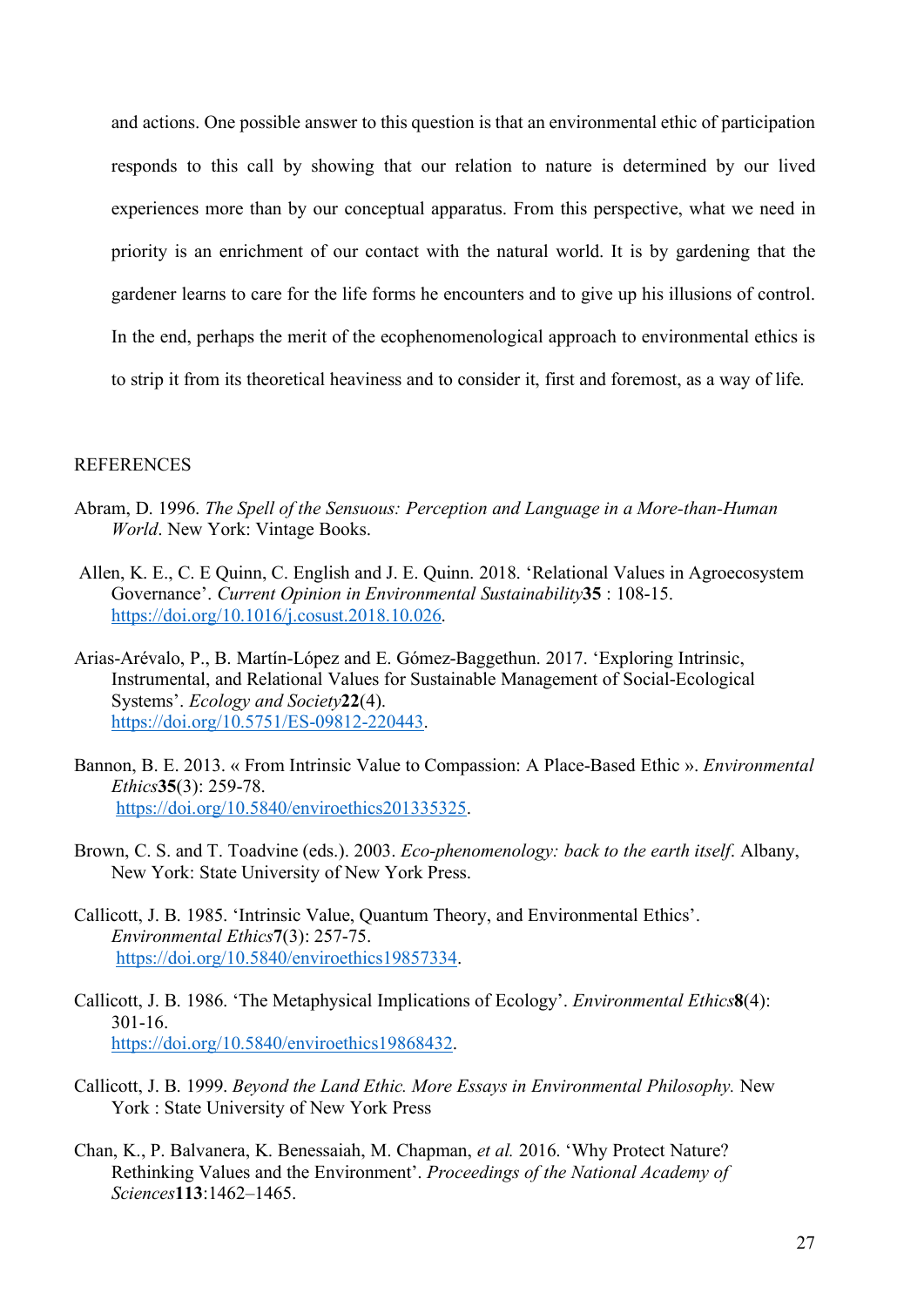https://doi.org/10.1073/pnas.1525002113.

- DeLay, S. 2018. *Phenomenology in France: a philosophical and theological introduction*. New York: Routledge.
- Díaz, S., S. Demissew, J. Carabias, C. Joly, *et al.* 2015. 'The IPBES Conceptual Framework Connecting Nature and People'. *Current Opinion in Environmental Sustainability***14**: 1-16. https://doi.org/10.1016/j.cosust.2014.11.002.
- Greaves, T. and R. Read. 2015. 'Where Value Resides: Making Ecological Value Possible'. *Environmental Ethics***37**(3): 321-40. https://doi.org/10.5840/enviroethics201537331.
- Hess, G. 2018. 'Cosmic Consciousness and Nature from a Phenomenological Point of View'. In M. Masaeli and R. Sneller (eds.), *Cosmic Consciousness and Human Excellence: Implications for Global Ethics*, pp.101-119. Newcastle upon Tyne: Cambridge Scholars Publishing.
- Kohák, E. 1987. *The Embers and the Stars: A Philosophical Inquiry into the Moral Sense of Nature*. Chicago, London: University of Chicago Press.
- Maier, D. S. 2012. *What's so good about biodiversity? a call for better reasoning about nature's value*. Dordrecht, New York: Springer.
- Marietta, D. E. 1997. 'The Concept of Objective Value'. In J. G. Hart and L. Embree (eds.), *Phenomenology of Values and Valuing*, pp.11-28. Dordrecht: Springer Netherlands. https://doi.org/10.1007/978-94-017-2608-5\_2.
- Maxcy, D. J. 1994. 'Meaning in Nature: Rhetoric, Phenomenology, and the Question of Environmental Value'. *Philosophy and Rhetoric* **27**(4) : 330-46.

Merleau-Ponty, M. 2016. *Le visible et l'invisible: suivi de Notes de travail*. Paris: Gallimard.

- Morito, B. 2003. ' Intrinsic Value: A Modern Albatross for the Ecological Approach.' *Environmental Values***12**(3): 317-36. https://doi.org/10.3197/096327103129341342.
- Muraca, B. 2011. 'The Map of Moral Significance: A New Axiological Matrix for Environmental Ethics'. *Environmental Values***20**(3): 375-96. https://doi.org/10.3197/096327111X13077055166063.
- Muraca, B. 2016. 'Relational Values: A Whiteheadian Alternative for Environmental Philosophy and Global Environmental Justice'. *Balkan Journal of Philosophy***8**(1): 19-38. https://doi.org/10.5840/bjp2016813.
- Neuteleers, S. 2020. 'A fresh look at "relational" values in nature : Distinctions derives from the debate on meaningfulness in life'. In *Environmental Values***29**(4): 461-479. https://doi.org/10.3197/096327119X15579936382699

Næss, A. 1989. 'Ecosophy and Gestalt Ontology'. *The Trumpeter***6**(4): 134-137.